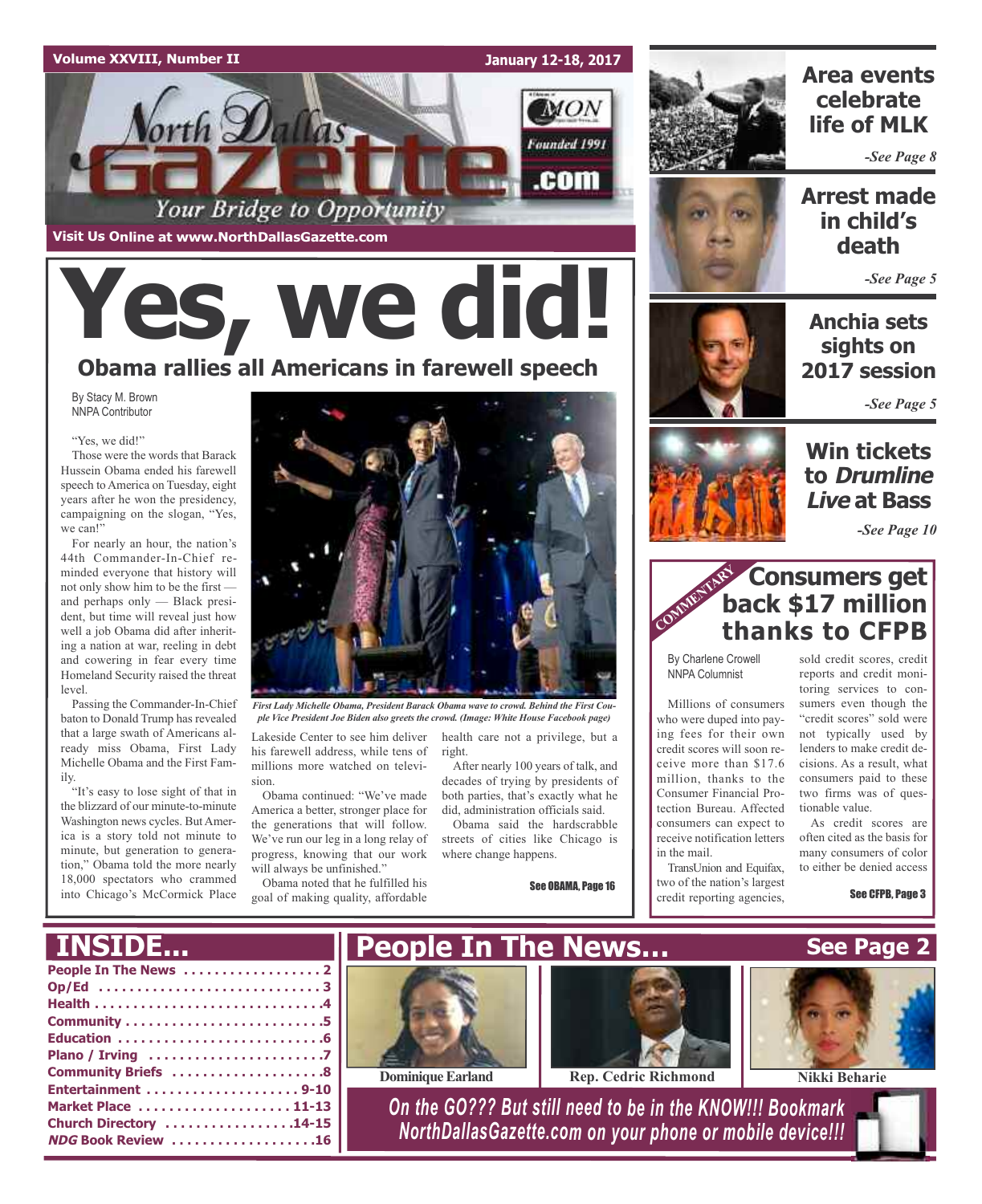#### **People in the News www.NorthDallasGazette.com**

### **Dominique Earland**

Five SMU scholars recently tapped as Community Outreach Fellows are pursuing yearlong human rightsfocused projects "to put cutting-edge ideas into practical action," says Bradley Klein, associate director of the fellowship's sponsor, SMU's Embrey Human Rights Program (EHRP).

So far, the EHRP has financially supported 15 Community Outreach Fellows, who collectively have worked with a variety of Dallas-Fort Worth human rights groups to provide more than 3,000 service hours to improve lives in the region.



SMU's current Community Outreach Fellows and their projects are:

Dominique Earland, a senior majoring in human rights and biology, is partnering with the Dallas County FetalInfant Mortality Review at Parkland Hospital to teach healthcare rights and ensure appropriate services are offered to mothers and babies at risk because of socioeconomic status, lack of citizenship documentation, age or other factors.

Suzanne Massey, a master's candidate in the Lyle School of Engineering's Sustainability and Development Program and SMU's Director of Community Relations, is working with the nonprofits Kids-U and the Injury Prevention Center of Greater Dallas to complete a Photovoice and mapping project to help children become advocates for their community and disrupt cycles of poverty

and violence.

Kate Moody, a senior majoring in human rights and international studies, is independently pursuing an applied research project by gathering comprehensive data on the cost-effectiveness of the death penalty in Dallas County. Her goal is to ensure more informed dialogue about the effectiveness of criminal justice procedures.

Syed Rizvi, a senior majoring in human rights and political science, is working with major mosques in the Dallas area to integrate human rights components

into their Islamic religious education curricula for chil-

dren. Stephanie Staton, a master's of divinity candidate, will work with two local United Methodist Churches (Kessler Park and White Rock) to create a leadership and dialogue training program to bring together congregation members with their refugee neighbors newly settled in each area.

Founded in 2014, the Community Outreach Fellowship program selects only a handful of applicants at a time "to ensure each fellow gets the proper time and attention to push forward," Klein says.

Fellows receive dual mentorship during the course of their project. "One side, provided by EHRP staff, provides connections to academic development and career goals. The other side, offered by the placement organization, helps fellows pursue feasible goals, understand community needs and cultivate necessary skills."

Any SMU undergraduate or graduate student may seek a Community Outreach Fellowship, but human rights majors and minors are especially encouraged to apply, Klein says.

"Human rights touch every part of life, so every type of student can benefit regardless of their career goals," Klein says. "We help every fellow generate strategic initiatives, measure meaningful outcomes and build sustainable legacies."

### **Rep. Cedric Richmond**

By D. Kevin McNeir *The Washington Informer* **NNPA** Member

The changing of the guard in Washington, D.C. continues as Representative Cedric Richmond (LA-02) prepares to lead the Congressional Black Caucus (CBC) as chairman for the 115th Congress.

Outgoing CBC Chairman G.K. Butterfield both commended and encouraged Richmond.

"We have much work ahead of us during the 115th Congress and I am confident



Rep. Richmond will provide strong leadership on the issues we champion to ensure all Americans have an equal and equitable opportunity to achieve the American Dream," Butterfield said.

elections include: André Carson (IN-07), 1st vice chair;

Others chosen in the recent

raised in New Orleans, currently serves on the House Committee on Homeland Security and the House Committee on the Judiciary. A staunch believer in the value of mentorship, he earned his undergraduate degree from Morehouse College and his Juris Doctorate from the Tulane University of Law in New Orleans.

He's also a graduate of the Harvard University Executive Education Program at the John F. Kennedy School of Government.

Richmond said that in his role asthe new chairman, the Caucus will continue to do what it's done since its inception in 1971.

"We will carry the mantle and arms for the African-American community, for people of color, in terms of fighting for equality and against discrimination wherever it's found," Richmond said.

Richmond continued: "This isn't the first time we've had a Republicandominated House and Senate and a Republican in the White House all at the same time. But it is the first time we've had such an unconventional president like Donald Trump. But that's not something that causes us great concern.

We realize that many who support the President-elect don't hold equality and antidiscrimination among their priorities. Still, we're going to keep on fighting for economic equality and for upward mobility for working people. Our biggest and most important task is to improve the landscape so people are able to make their lives bet-

Richmond pointed to the state of Black America using his hometown of New Orleans for illustrative purposes.

ter."

"We applaud the fact that under the Obama Administration, 14.5 million jobs have been created, but we still need to maintain our focus," he said. "In New Orleans, the African-American male unemployment rate is 50 percent. That's 50 percent versus the U.S. unemployment rate of 5 percent. Those differences are more than enough for us to be gravely concerned and a problem we

#### See RICHMOND, Page 6

### **Nikki Beharie**

Acclaimed actress Nikki Beharie will host the ninth season of the enlightening and award-winning public television show AfroPoP: The Ultimate Cultural Exchange. This season, the series presents a slate of documentaries to inspire and uplift, films that show how individuals and groups are positively impacting their communities and families and that capture the importance of home.

The program premieres Monday, Jan. 16—Martin Luther King, Jr. Day— in Dallas on KERA at 7 p.m. with new episodes airing weekly through Feb. 15.

Beharie is best known for her star turn in the hit Fox TV show Sleepy Hollow and



for her for breakout role in director Steve McQueen's Shame opposite Michael Fassbender.

George Potter and Andy Adkins' An American Ascent in the Jan. 16 episode highlights the first African-American team of climbers as they attempt to summit Denali, North America's highest peak, challenging their personal limits as well as society's notions of what a mountaineer looks like.

The moving Intore, by Eric Kabera (Jan. 23), demonstrates the impact a new generation of artists in Rwanda is having in healing a nation that suffered greatly in the horrific 100-day genocide in 1994.

Tyler Johnston and Miquel Galofré's beautiful My Father's Land (Jan. 30) follows an illegal immigrant in the Bahamas and the lengths to which he goes to return to his native Haiti to see his ailing 103-year-old father, while exploring issues of immigration and human rights.

Eva Weber's important documentary Black Out (Feb. 6) shines the spotlight on schoolchildren in Guinea who trek for miles each day

during exam season to find places with light so they can study and better themselves and their families. Black Out will air with Olivia Peace's narrative short Pangaea, a moving story of a young girl who was trapped on a rooftop after Hurricane Katrina.

The series finale is the heartwarming Omo Child: The River and the Bush by John Rowe (Feb. 13) which shows the positive impact one determined individual can have on his community to save lives. Shot over five years, the film follows Lale Labuko, from the Kara tribe in the Om33o Valley, Ethiopia, as he works to create a cultural shift in his tribe by ending an ancient practice that will save a generation of children.



*For the 411 in the community, go to www.northdallasgazette.com*

Karen Bass (CA-37), 2nd vice chair; Brenda Lawrence (MI-14), secretary; and Gwen Moore (WI-04), the CBC whip. Richmond, 43, born and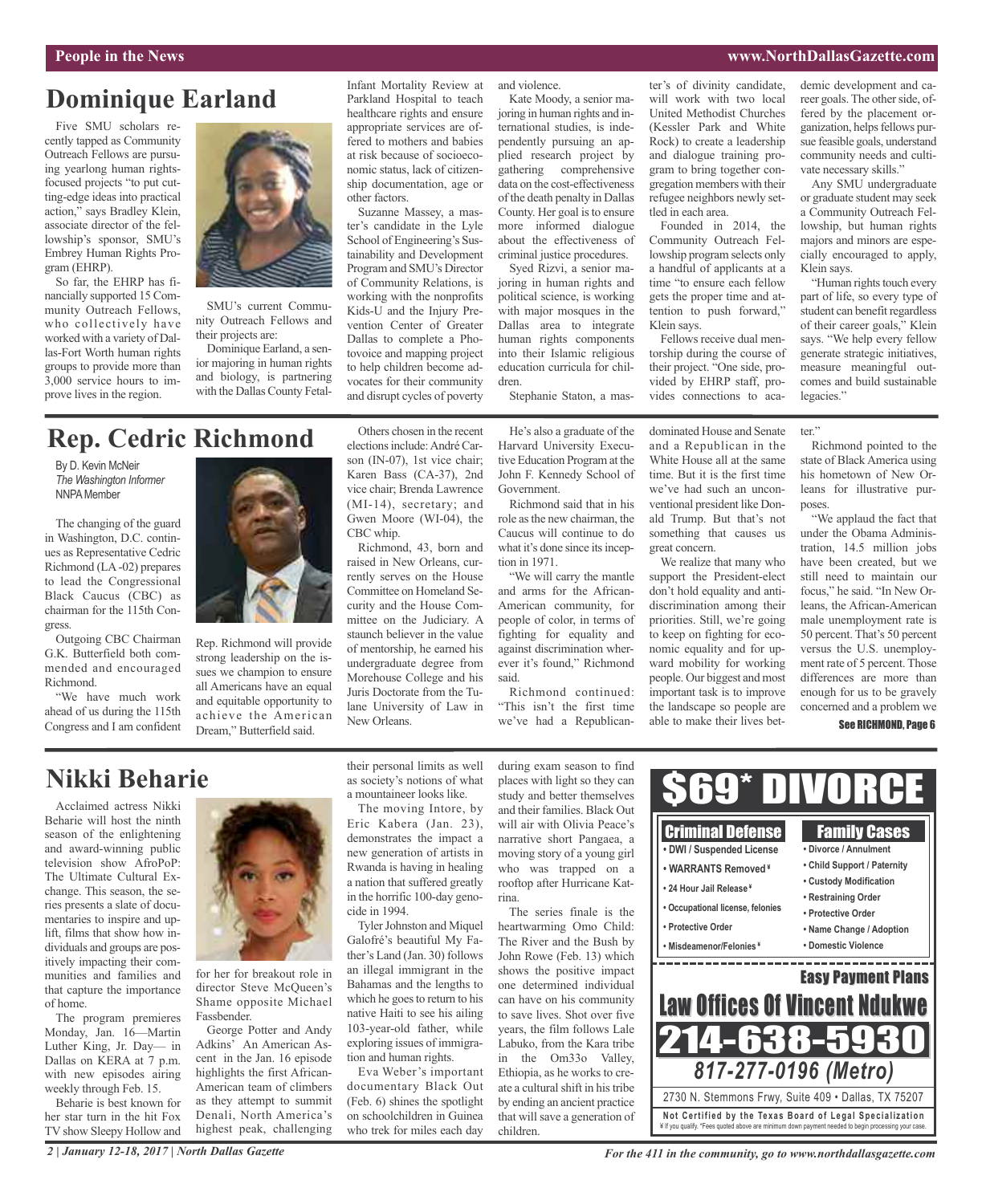#### **www.NorthDallasGazette.com Op-Ed**



*North Dallas Gazette assumes no responsibility for unsolicited material and reserves the right to edit and make appropriate revisions.*

### *"Do what you say you are going to do ... when you say you are going to do it.*

**Publisher's Office:** publisher@northdallasgazette.com

**Sales Department:** marketing@northdallasgazette.com 972-509-9049

#### **Editorial Department:**

editor@northdallasgazette.com

#### **Online:**

www.NorthDallasGazette.com www.twitter.com/NDGEditor www.facebook.com/NorthDallasGazette www.pinterest.com/NDallasGazette www.instagram.com/NorthDallasGazette

### STAFF

**Chairman Emeritus** *Jim Bochum 1933 – 2009*

**Editor** *Ruth Ferguson*

**Religious/ Marketing Editor** *Shirley Demus Tarpley*

> **Contributing Writers** *Jackie Hardy Terri Schlichenmeyer Nicole Scott Hope Oriabure-King David Wilfong*

**Published By** *Minority Opportunity News, Inc.*

> **Web Master** *Todd Jones*

**Special Projects Manager** *Edward Dewayne "Preacher Boy"Gibson, Jr. James C. Allen*

**Community Marketing**

*Nina Garcia Nadina Davis Betheny M. Sargent*

#### **Advisory Board:**

*John Dudley Myrtle Hightower Fred Moses Annie Dickson Cecil Starks Willie Wattley Coty Rodriguez-Anderson B. J. Williams Denise Upchurch Barbara Simpkins, ADVISORY BOARD SECRETARY*

### **Production**

*Margaret Freelon David Wilfong*

#### **Advisory Board Committees:**

*Public Relations Planning and Implementation* Cecil Starks, CHAIRPERSON

*Business Growth Referral* John Dudley, CHAIRPERSON

*Program Policy Development* Annie Dickson, Chairper

*Quality Assurance* Myrtle Hightower, CHAIRPERSON Coty Rodriguez

*The North Dallas Gazette, formerly Minority Opportunity News, was founded in July 1991, by Mr.Jim Bochum and Mr.Thurman R. Jones. North Dallas Gazette is a wholly owned subsidairy of Minority Opportunity News, Inc.*

# **Why some people will always believe 'Fake News'**

By Bill Fletcher, Jr. NNPA Columnist

I have been thinking about the controversy surrounding so-called fake news, much of which has been discussed in connection with the November 2016 elections. It is important to understand that "fake news" is a form of propaganda called "black propaganda." Black propaganda refers to information that is manufactured to appear as if it is coming from one source when it is, in reality, coming from somewhere else.

In the early 1970s, during the height of the Black Panther Party, a children's coloring book surfaced that was inspired by the Black Panther Party. It was targeted at children and was available in offices of the Black Panther Party. I remember looking at

### **CFPB,** continued from Page <sup>1</sup>

to credit or be charged higher than average interest rates, it is likely that many will also be eligible for restitution. TransUnion must now provide restitution of \$13.9 million to affected consumers, while Equifax's cost of restitution is \$3.8 million. Assessed fines on the violations will add additional costs of \$3 million to TransUnion and \$2.5 million for Equifax.

"TransUnion and Equifax deceived consumers about the usefulness of the credit scores they marketed, and lured consumers into expensive recurring payments with false promises," said CFPB Director Richard Cordray. "Credit scores are central to a consumer's financial life and people deserve honest and accurate information about them."

Both TransUnion and Equifax are charged with violations of the Dodd-Frank Wall Street Reform and Consumer Financial Protection Act from 2011 to

it once and noticing that one of the "stories" in it had children shooting police. I thought that was a bit intense, but it was only years later that I discovered that the coloring book had not been created by the Panthers at all. It was a creature of the COINTELPRO operation of the FBI, which utilized such techniques in order to discredit and destroy the Panthers. This was an example of "black propaganda."

In 2016, it became clear that there have been Internet sites that have circulated an immense amount of false information. These are not from official news agencies. A dramatic example of this was the false allegation that the Clinton campaign had a pedophile ring in Washington, D.C. Someone who believed this story went so far as to show up with a rifle to

2014 and included:

tion programs.

month.

• Deceiving consumers about the value of the credit scores they sold; and

• Deceiving consumers into enrolling in subscrip-

In its advertising, Equifax falsely claimed that credit scores and credit-related products were free. In the case of TransUnion, the cost was promised to be only \$1. What neither made clear to consumers was that unless the 'service' was cancelled during its 30-day trial period, consumers would be charged a recurring fee – usually \$16 or more per

Additionally, Equifax violated the Fair Credit Reporting Act, which requires a credit reporting agency to provide a free credit report once every 12 months and to operate a central source — AnnualCreditReport.com – where consumers can get their report. Until January 2014, consumers getting their report through Equifax

"investigate" the allegation.

Fake news is not new. What we should have learned over the years is that the best defense against socalled fake news is to question what you read. The fact that something appears on the Internet, even from what appear to be reliable sources, does not mean that it is true or accurate. Further, even very sincere people can fall prey to a hoax, as I am sure most of us will admit.

I was doing a training recently and the matter of accurate information came up. The basic question facing the class was how can one know what is true? That is not a new question but the answer remains the same. In the face of any information you must identify and validate the source; one should check to see whether there is independent corroboration;

first had to view Equifax advertisements — another illegal act. By law, such advertising is allowed after consumers receive their report.

Beyond the costs of restitution and fines, CFPB will now hold Equifax and TransUnion accountable for changes in the way they operate. From clearly informing consumers about the nature of the scores they are selling to consumers; to providing simple, easy to understand information on how to cancel the purchase of any credit-related product, and ending billing and collection payments for any recurring charge once a consumer cancels the service.

The two final enforcement requirements are probably the most important of all:

1. Before enrolling a consumer in any credit-related product with a negative option feature, TransUnion and Equifax must obtain the consumer's consent; and 2. Truthfully represent

and then determine whether you believe that it is consistent with other information that you know to be accurate.

In all cases, there will be debates around how to interpret any information or data. But interpretation is completely different from agreeing on the facts themselves. The suggestion, for example, that there were masses of Muslims in New Jersey cheering the 9/11 terrorist attacks was backed up by NO facts. Nevertheless, it was spread around the Internet, because of the person who claimed to have seen it. Fake news, indeed.

*Bill Fletcher, Jr. is a talk show host, writer and activist. Follow him on Twitter @BillFletcherJr, Facebook and at www.billfletcherjr.com.*

the value or usefulness of products sold.

"We applaud the Consumer Financial Protection Bureau for taking strong and vigorous actions against TransUnion and Equifax to protect the interests of American consumers," said National Consumer Law Center staff attorney Chi Wu. "In addition to obtaining tens of millions of dollars in relief for consumers, this consent order will protect consumers from being ripped off in the future over deceptive credit monitoring products and sales practices."

For more information on credit scores, visit CFPB's web at: http://www.consumerfinance.gov/aboutus/blog/what-you-needknow-understanding-whyoffers-your-credit-scoreare-not-all-same.

*Charlene Crowell is the communications deputy director with the Center for Responsible Lending. She can be reached at Charlene.crowell@responsiblelending.org.*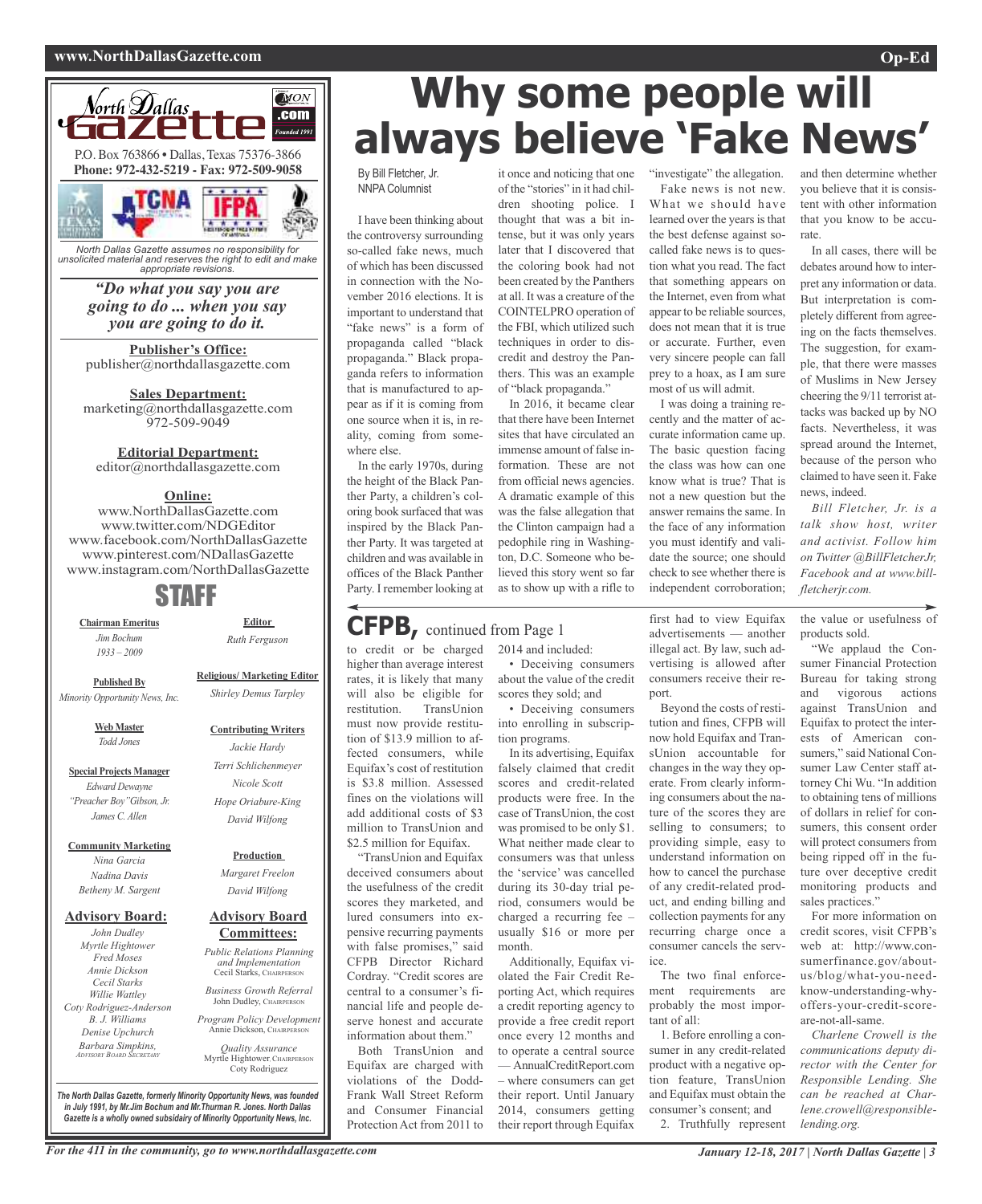### **Parkland staff share how they plan to keep their New Year's resolutions**

The holiday decorations are stored, the last of the pies and cookies are gone, and it's time to hit the gym – right? Most of us greet New Year's Day as a chance to reset goals and make annual resolutions to exercise more, eat less and get more sleep. But as we all know, those good intentions are hard to keep.

Almost 50 percent of Americans make a New Year's resolution every year, according to statisticbrain.com, but only 8 percent report that they're successful in achieving their goal. Not surprisingly, selfimprovement and weightloss are the two most common types of resolutions made by Americans. For most, maintaining their resolution for one week wasn't too difficult – in 2015, 75 percent made it to the seven-day point. But the success rate declined as the weeks slid by, with only 46 percent of people saying they were on-target after six months.

Why are New Year's resolutions so hard to keep? And is there anything we can do to boost our chances of reaching our goal, whether it's running a marathon or learning to cha-cha?

Cynthia Castillo, MSW, LCSW, a behavioral health counselor at Parkland Health & Hospital System, offered some insights. "Most New Year's resolutions involve making

### **DMMA hosts scholarship luncheon**

Dallas Metroplex Musicians Association's Scholarship Luncheon will be held at 11:30 a.m. on Saturday, February 4, 2017 at Doubletree by Hilton Hotel Dallas – Campbell Center. Tickets \$50.00.

The Dallas Metroplex Musicians Association in an Affiliate of the National Association of Negro Musicians.

For more information contact Ms. Billie Kerl Roberts bkr6266@hotmail.com 214-808-4587.



*Adding more fruits and vegetables often are at the top of the list of New Year's Resolutions. (Flickr: Le living and co)*

changes in our habits and change is hard," she said. "The key is to use some research-proven techniques to help you succeed. It's important to change your mind-set before trying to change your behavior."

Castillo advised: • Be realistic. Decide on a resolution or goal that you can achieve and one that is important to you, not important to others. Don't reach for an extreme goal that sets you up for failure.

• Set a lot of small goals rather than setting one very large goal. Small goals allow you to be successful along the way, and success is hugely motivating.

• Give yourself positive reinforcement. It works for pets, children and for adults, too. Set up a reward system, but don't reward yourself with something that's coun-

> **CASH TODAY!!!** Fair Price Offer For Oil and/or Gas Royalty Small "NET" Revenue Interest

**No Matter How Small** 

Fax Information To:

972-509-9058 Call:

972-432-5219

(Leave Message)

Eriail:

inquiries1909@gmail.com

terproductive.

• Use the buddy system to improve your likelihood of success. Get a friend to commit to the same resolution and hold each other accountable.

• Last but not least, don't give up after a slip-up. Change doesn't happen overnight. There will be stumbles, but don't quit just because you fell off the wagon.

Parkland staff members say they face the same challenges non-clinical people do when trying to stick to their New Year's resolutions.

Joseph Chang, MD, Senior Vice President and Associate Chief Medical Officer at Parkland, said, "My resolution is to avoid Mc-Donald's French fries all year. My wife is a doctor and she motivates me with that 'sideways' look." Luigi Meneghini, MD, Director of the Global Diabetes Center at Parkland, plans to focus on gratitude in the coming year. "My New Year's resolution will be to make sure I take the time to be thankful every day for the blessing of a loving family, for having a job I love and for being able to walk out of the hospital at the end of the day."

Leslie Phelps, RN, is one of the legions of people vowing to "lose weight and get in shape." Celeste Johnson, DNP, Director of Nursing-Psychiatric Services at Parkland, achieved her goal of losing more than 50 pounds in 2016 and said, "In 2017 I will start a serious exercise program, but not at a gym. I know I won't make time to go, so I'll find a program I can do at home'

Melissa Mendez, a Parkland registered dietitian, is also planning to build on past successes. "In 2016, my New Year's resolution was to compete in four marathons and I met my goal in December finishing the Dallas Marathon. For the upcoming year, my goal is to step it up and compete in an Ultra Marathon."

Jessica Rivera, Systems Specialist with the VIP/Rape Crisis Center at Parkland, is motivated to "eat healthier and make better food choices. 2016 was a year of health scares for several staff (myself included) and I would like to encourage others in our department to be more food conscious, as well."

Kellie Rodriguez, Director of Diabetes Education at Parkland, said, "My resolution for 2017 is to spend more quality time with family and friends through planned social activities (or it doesn't tend to happen) that will include new places, activities and of course, laughter. This also helps me to be true to my promise of providing my children with experiences and not purchases!"

Sharon Cox, registered dietitian, plans to discover more about her family's health history to share with her doctor and relatives. To achieve her resolution, she said, "I'll start small with immediate family members to identify chronic diseases; develop a tool to organize the information and update it weekly; talk about what I've learned with family and ask for their support gathering information; and recognize not everyone will be excited about knowing more about the family's health issues."

Knowing that the project will benefit her children's and grandchildren's health outcomes is her key motivation, Cox said.

To learn more about Parkland's services, visit the hospital website at www.parklandhospital.com.



# **EVERY ONE IS IMPORTANT.**

You can help keep your child healthy with regular checkups and vaccines. Every one is important. And they're free with Children's Medicaid.

Your child will also get other health benefits like free prescription drugs, dental care, eye exams, and glasses. Even rides to and from the doctor or dentist's office. Call today or visit our website to apply.

www.CHIPmedicaid.org 1-877-KIDS-NOW



CHILDREN WITH MEDICAIN CAN GET FREE RIDES TO THE DOCTOR DR DENTIST'S DEFICE. CALL 1-477-MED-TRIP TO LEARN MORE.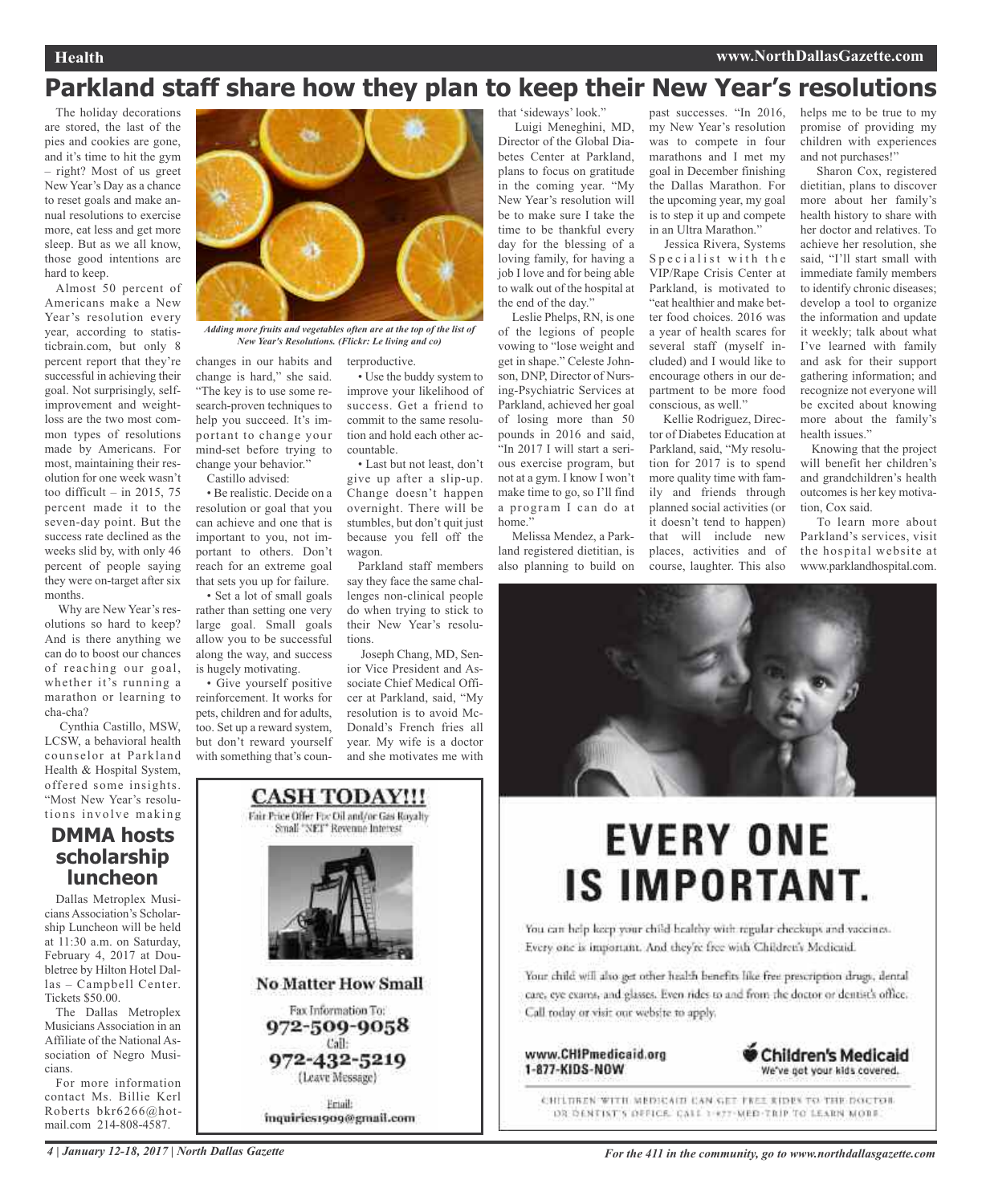## **Anchia outlines priorities for the 2017 session**

By Ruth Ferguson *NDG* Editor

Respecting the wishes of local citizens must remain at the forefront of consideration by Texas legislators in 2017 according to Texas State Rep. Rafael Anchia (D)representing House District 103, covering Northwest Dallas County. Speaking by phone on Opening Day for the 2017 Session discussed respecting local control versus Austin overriding their desires, updating the open carry laws, the socalled bathroom bill proposed and how the state will spend the reduced tax dollars available.

Rep.Anchia shared, "The main focus is making sure



that we respect the principle of local control." He feels the laws passed in Austin have sought to override what the residents of communities across Texas desired as it relates to issues such as fracking.

"It isimportant that we try to protect their health and quality of life," according to Anchia.

He plans to introduce

again an amendment to the Open Carry bill which will allow local communities to opt out if that is the preference of the residents. Anchia emphasized the fact no U.S. court has issued any ruling which suggests the right to openly carry a weapon isrelated to the Second Amendment.

"To say otherwise is misleading," Anchia stated. Urban cities such as Dallas, San Antonio, and Houston would opt-in if given a chance according to him.

Additionally,Anchia feels the public universities should have the option of opting out. He points to the fact that every private col-

See ANCHIA, Page 10

# **Richardson recycling services remain suspended**

Recycling services in Richardson remain suspended due to the Dec. 28 fire at the Republic Services recycling center in Plano. Republic Services is actively working to find an alternate facility but no shortterm solutions have been found at this time.

In order to continue to offer solid waste service with the least amount of impact on residents, the City will continue to pick up trash and recyclables for delivery to the landfill. Residents also have the option to save recyclables on their own if they wish, but saved material must be stored in accordance with the City's codes, protecting neighbor-



placed near normal collection points will be removed by solid waste personnel.

Residents also have the option to recycle only cardboard at the Texas Pure Products composting facility located at 9901 Custer Rd. in north Plano. The Texas Pure Products' hours of operation are Monday-Saturday, 8 a.m.-4:30 p.m., (214-495-7389). The facility will only accept cardboard that is free of plastic, Styrofoam and any other packing materials. Drop off recycling at the West Side Pump Station located at 102 N. Cottonwood Dr. near Cottonwood Park will remain temporarily closed until normal recycling services can be restored.

Recycling service in Richardson was halted Dec. 28, 2016 due to a fast-moving fire that destroyed the Republic Services recycling center in Plano. The center served as the delivery point where all Richardson recyclable material was transported for packaging and transport to other processing facilities.

# **Irving man arrested following death of one-year-old girl**

The Irving Police Department have upgraded the charges against Allante Marquis Edwards following his admission of throwing a 1-year-old girl who later died of her injuries.

The child abuse investigation was launched

on Wednesday, Jan. 4 when the Irving Fire Department paramedics arrived at a home in the 1900 block of Rosebud Drive and found the child unresponsive. She was transported to Children's Medical Center and was diagnosed with severe brain injury and signs of

other internal injuries. This morning after being removed from life support, the child passed away.

Edwards, who is identified as the mother's boyfriend, was at home with the injured child when paramedics arrived as well as, a 3-year-old girl and a 6month-old boy. He was interviewed by Irving Police detectives to determine how

the child was injured. Based on the information Edwards provided to the police and

additional information

See DEATH, Page 6



DALLAS COUNTY COMMUNITY COLLEGE DISTRICT

Investors Liquidation Sale: **Laurel Land Cemetery Burial Plot For Sale (one space) Section # 3, Space # 15, Lot # 20**



Laurel Land Cemetery charges for cost of single Plot: \$3995.00 Discount Amount, if you act right away: <\$1745.00> (your savings) Your Cost: \$2250.00

> **Call Today! 972.432.5219** (leave message,if no answer)

*For the 411 in the community, go to www.northdallasgazette.com*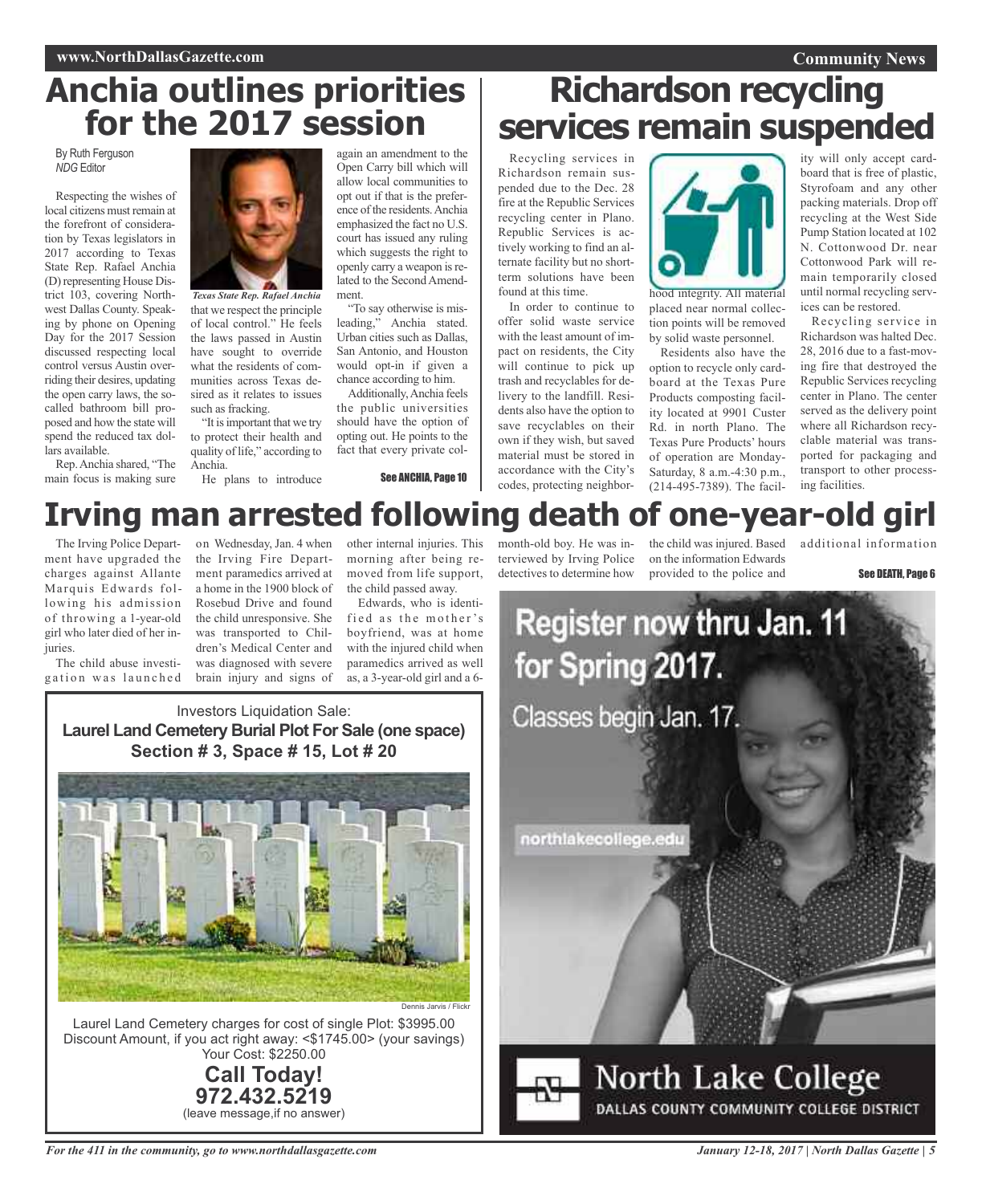### **Dallas ISD accepting applications for two-way dual-language program**

The Dallas Independent School District Two-Way Dual-Language program creates global citizens every day by providing students with the opportunity to learn two languages.

The application window for a student to enroll in the Two-Way Dual-Language program is open through Jan. 31.

In the program, English speakers can learn Spanish and Spanish speakers can learn English.

Rhonda Edmundson is a parent of sixth-grade twins



*Dallas ISD's Two-Way Dual-Language program creates global citizens by providing students with the opportunity to learn two languages. (Courtesy photo)*

who've attended a Two-Way Dual-Language program since early childhood. Edmundson said the program has helped her daughters become more academically competitive, socially confident and prepared for a world full of additional languages and cultures.

"Having our girls involved in the two-way dual-language program was a nobrainer," Edmundson said. "When I think about their future jobs and their future opportunities, we live in a global world and I don't want to tie them to Texas for the rest of their lives. But, if they should stay here, their Spanish abilities will help them right here at home as well. We live in a global society,

and language is really the key to unlocking business opportunities."

Students in pre-K through first grade are eligible to enroll in the program. The program extends as students advance from grade level to grade level and allowsfor development in their first and second language.

Students who wish to continue a dual language education at the secondary level can enroll for sixth- through eleventh- grades. In order to qualify for the Secondary Dual Language program, students need to have participated in a Dual Language program in elementary school and be fluent in Spanish.

Dual language is currently offered at 51 elementary school campuses, four middle schools and two high schools. Up to nine additional campuses will offer the Two-Way Dual-Language program next school year.

Go to www.dallasisd.org/page/41032 to download an application for the program.

## **Social Security Administration offering graduate fellowships**

The Social Security Administration (SSA) have announced graduate student and faculty opportunities to participate in Fellowships offered. Selected participants receive a stipend for their participation. Each of the fellowships will focus on Disability Policy Research.

#### **2017 Summer Fellowships in Disability Policy Research**

The 2017 summer fellow-

ship program is an opportunity for graduate students in the social sciences and related disciplines to learn about the current state of disability policy, pressing policy issues surrounding the employment of individuals with disabilities, and how to conduct high-quality research in these areas. Specifically, this fellowship opportunity is for students in Master's programs or early in doctoral

programs (pre-dissertation phase) to spend the summer of 2017 at Mathematica Policy Research's Washington, DC office to learn more about conducting an independent research project related to disability policy.

Summer Fellows will receive a stipend of \$6,500 over the fellowship period.

The submission deadline is Feb. 10.

**2017 Dissertation**

#### **DEATH, RICHMOND**, continued from Page 2

simply cannot ignore." leadership prepares to take continued from Page 5 gained during the investigation, led to an arrest warrant for the offense of Injury to a Child. The other children were examined and the 6 month-old boy was also found to have injuries consistent with having been assaulted.

> Edwards, 19-years-old, is being held in the Irving Jail on acharge of capital murder, and will be arraigned on Jan. 12. Bond will be set at that time.



*Allante Marquis Edwards is facing multiple felony charges (Image: Irving Police Dept.)*

**Fellowships in Disability Policy Research**

The dissertation fellowship program provides financial support to outstanding doctoral students from diverse fields conducting high-quality research in areas of significance to disability policy. Mathematica Policy Research is pleased to offer up to four such fellowships in 2017. This fellowship is for students conducting doctoral dissertation research on topics related to disability policy, and in contrast with the summer fellows program, dissertation fellows will remain at their home institution. This opportunity is funded by a cooperative agreement between Mathematica and the Social Security Administra-

tion, through its Disability Research Consortium.

Each selected dissertation fellow will receive a stipend totaling \$28,000.

The submission deadline is Feb. 17.

Information can be found at http://www.disabilitypolicyresearch.org/disability-research-consortium/fellowships.



many others), we have a strong backlog of work in the highway market locally.

- We are currently hiring for the following positions:
- **Excavator Operator**
- **Form Setters (Structures, Underground)**
- **Laborer (Paving, Underground, Earthworks)**
- **Paving Machine Operator**
- **Pipelayer**

Available: multiple openings Rate: Negotiable Must have own transportation Years of Experience required will vary, from 6 months to 2

years (depending on position) **Physical and Drug Screen Required Must have a Clear Background**

**Must be at least 18 years old (CDL Driver, 21 yrs)**

**Must apply in PERSON, Monday – Friday from 8am to 11am @ 10605 Harry Hines Blvd. Please visit our website: www.edbellconstruction.com/careers**

**Or email your resume to: careers@edbellconstruction.com**

When asked about the morale of the CBC in light

of the "surprising" defeat of Democratic presidential hopeful Hillary Clinton, Richmond said, "We're resolved to fight for what's important."

The Louisiana lawmaker continued: "It's never been easy for the CBC — and that's whether the president has been Black, White, Democrat or Republican. We take our jobs seriously now more than ever we must be unified, determined and unwilling and unable to be swayed.

For lack of a better description, an unconventional, borderline bully has won the presidency. Now other bullies seem to feel like it's okay to follow suit. Our country has become more intolerant; we're determined to fight against that and them."

Richmond pointed to other priorities, as the new

over at the CBC including education, criminal justice and economics. He gave a hint as to how

he intends to tackle his new job.

"We have had some outstanding leaders representing the CBC during my time in Congress," he said. "Butterfield, Cleaver, Fudge all had different leadership styles. Mine isn't like any of theirs."

Richmond continued: "First, we're going to develop an agenda during the first quarter of 2017. And I'm going to make sure we continue the fight that our previous chairpersons have started and led.We're going to take advantage of the progress they've made."

*The Washington Informer is a member publication of the National Newspaper Publishers Association. Learn more about becoming a member at www.nnpa.org.*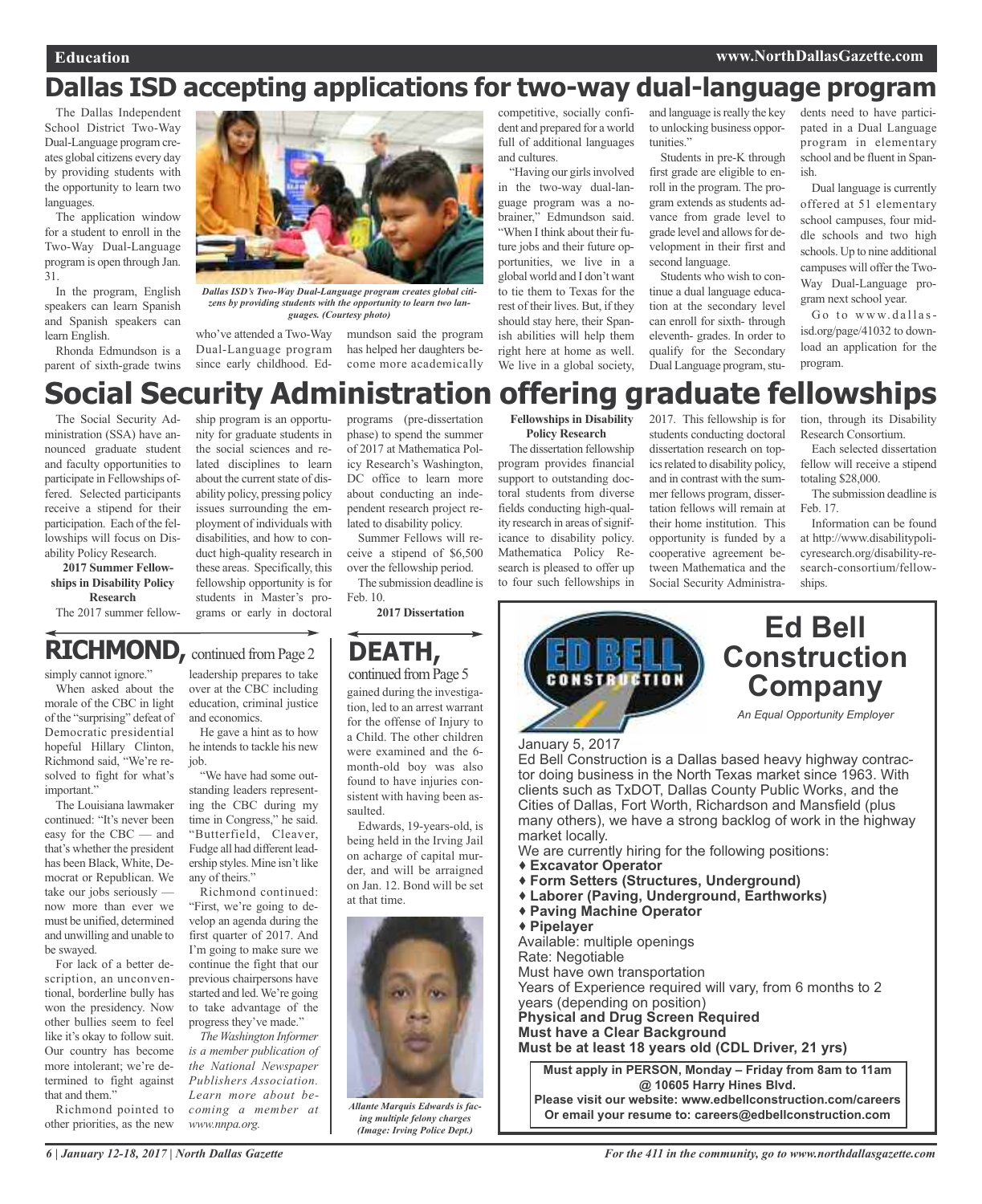### **Plano Mayor's Summer Internship Applications accepted through March 10**

Calling all Plano ISD juniors and seniors: Apply now through March 10 for the Plano Mayor's Summer Internship Program to be part of an amazing "learn-andearn" opportunity that teaches essential workforce skills and provides connections to some of the area's top corporations and nonprofits. The eight-week paid internship program runs June 12-Aug. 4, and students earn a minimum of \$9 per hour working 20-to-40 hours weekly.



Mayor LaRosiliere, who is celebrating the fourth year of the program, reports that students benefit from real-life experiences in the workplace, meaningful assignments and opportunities to shadow executives. Interns also observe company operations, network with managers and executives, and gain exposure to a wide array of careers they never imagined. Participating companies from past years include JCPenney, PepsiCo/Frito-Lay, Toyota Motors North America, Capital One Bank, NTT Data, Dell Services, Ericsson, Hilti and Intel. Nonprofits included Children's Health, the Plano Chamber and Operation Kindness..

Students also profit from the rigorous internship prep training, highly competitive Job Fair and other enrichment opportunities.

To qualify, students must complete an online application, which includes a short essay. Additionally, applicants must be enrolled as sophomores or juniors (seniors are not eligible) at a Plano ISD high school; have a 3.0 GPA (minimum); be 16 years of age by June 12, 2017; and be eligible to work in the United States. They must also attend In-

ternship Prep training on Saturday, March 18, which focuses on resume development and interviewing, business communication, professional dress and personal goal planning.

Once those requirements are met, employers will interview intern candidates at the program's highly competitive Job Fair slated for Friday, April 28, from 4-7 p.m. at Collin College's Spring Creek Campus Conference Center. Selected students will receive a formal job offer in May. If chosen, students will then complete an additional day of Intern Training and Enrichment on Friday, June 9, at the Capital One Conference Center, where business soft skills and work-readiness topics will be addressed.

The year culminates with Mayor LaRosiliere hosting a luncheon honoring the interns and employers on Monday, July 31, at the Hilton Granite Park.

Details and the online application are available at planomayorsinterns.org.

## **Recharged conference 'Living an Abundant Life' set for Jan. 14**

Enlisting a hand-picked group of community experts, a new kind of conference is planned to share information on ways to improve mental, physical and spiritual health.

Recharged Conference: "Living an Abundant Life," is an extensive one-day rolling conversation that will be held from 10 a.m.-3 p.m., Saturday, Jan. 14 at the International Museum of Cultures, 411 E. U.S. Highway 67 in Duncanville, south of the Danieldale Road exit on the frontage road.

"Knowledge is power, which is a quote I keep in a frame on my dining room<br>wall," said Organizer said Organizer Sharon Egiebor. "I called several people I know and asked them to share their knowledge. Information from credible sources is the foundation of good decision making. You cannot be healthy, wealthy and wise without knowing what that means. Once a person grasps that concept, he or she can develop tools to effect change in their personal life."

Sessions and panel discussion topics range from business financing to resume writing and interview techniques to strengthening marriages and men's role in society to exercise tips and keeping the medicine cabinet updated.

Additional conversations will cover education, understanding STEM, life as a college athlete, and social media marketing. Special guests include a children's author, a chef who focuses on healthy recipes and an app creator.

Robert Half Technology Recruiting Manager Riva Moody, who has fulfilled staffing needs for several industries, will discuss resume keywords and interview skills. She said many companies would hire in today's economy, but the workforce must be prepared.

"During a time of unemployment and underemployment, savvy job seekers make every effort to put their best foot forward for job interviews," Moody said. "They start with a stellar resume that identifies their qualifications."

Camesha Watler, a staffing specialist, will join Moody for the resume and job discussion session.

Oscar Ellis, president of T3- Commercial Capital of DeSoto, said the New Year

is a great time to reassess finances and build new goals. New and existing entrepreneurs are frequently searching for financing solutions.

"In a tight lending environment, many banks don't have the appetite to lend to small businesses. But there still are many alternative sources of financing available -- for just about any industry out there -- to help businesses grow, expand or meet payroll," Ellis said.

Tonya Brown, author of two books and daycare center owner from Kansas City, Mo., will share tips on strengthening your marriage and self-development.

"I am free and blessed and I want everyone to feel that way," said Brown. "Too frequently people can tell you how they were wronged, but are unwilling to look within themselves."

Egiebor said the museum, as a place of that expresses the diversity of cultures, is a perfect venue for the conference.

"The International Museum of Cultures encourages an individual to understand how people have changed the landscape and created economies out of small beginnings," she said.

"The Recharged Conference is another step in building individual economies."

Conference admission is

free and open to the public, but the conference will also offer lunch for \$10 and childcare for a small fee. Organizers ask that individuals RSVP for lunch and childcare services. For more information, visit www.rechargedconference.wordpress.com.



For latest DFW news and contests LIKE the North Dallas Gazette on Facebook Facebook.com/NorthDallasGazette

For the 411 in the community, go to www.northdallasgazette.com San Manual State 17 January 12-18, 2017 | North Dallas Gazette | 7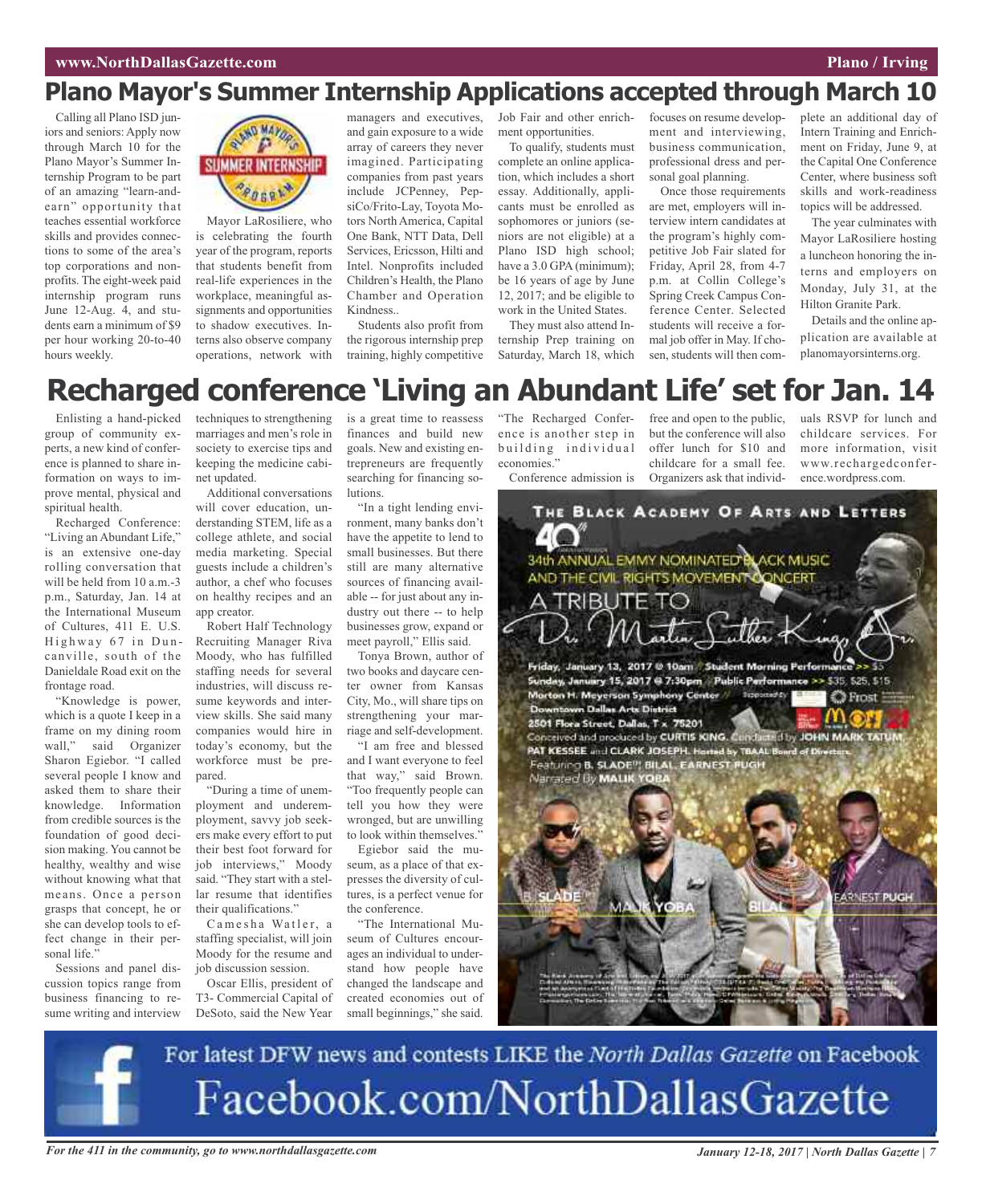# **Dr. Martin Luther King, Jr. celebrations throughout DFW**

The Dr. Martin Luther King, Jr. Birthday Celebration is a long standing tradition of the MLK Center and will mark its 35th Anniversary with a weekend long celebration with events that honor the life and legacy of Dr. King. Special events include the MLK Celebration Fair, a candlelight ceremony hosted by Alpha Phi Alpha Fraternity, Inc., a formal awards banquet, and a parade down MLK Boulevard.

The theme of this year's celebration is "Breaking the Chains of Injustice."

The weekend kicks off on Friday,Jan. 13 with the MLK Celebration Fair which is a combination job fair, health fair, and college fair, designed to bring health, employment, and educational opportunities to South Dallas. The Fair is scheduled for 11 a.m. to 2 p.m. at the MLK Recreation Center 2901 Pennsylvania Ave.

Friday evening from 7 p.m. to 9 p.m. the Alpha Sigma Lambda Chapter of Alpha Phi Alpha Fraternity, Inc. are sponsoring the Candlelight Service. Winners of the Dr. Martin Luther King Essay Contest will be announced during the ceremony. Prizes will be distributed at the MLK Awards Banquet.

The MLK Awards Banquet is a grand affair on Saturday at the Fairmont Hotel starting at 5:30 p.m. The Annual Awards Banquet is a time for the MLK Community Center to honor and recognize its supporters with a special awards ceremony.

This year's keynote speaker is Dr. Walter Kimbrough, President of Dillard University in New Orleans, Louisiana. Guests can enjoy dinner, a silent auction, and a live performance from the Dillard University choir. After the banquet is the "Af-



terglow" event, a professional mixer and networking opportunity.

Then the celebration closes out with the Annual MLK Parade which kicks off at 10 a.m. at the intersection of MLK Boulevard and Holmes Street and ends at Fair Park.

The weekend events in Dallas will also include 34th Annual Emmy Nominated Black Music & Civil Rights Movement Concert. This year's concert is scheduled for Jan. 15 at 7:30 p.m.

The 1960s proved to be a painful and triumphant time in America's civil rights movement. This two time Emmy award nominated concert tribute dramatizes and reflects on the moments and memories of the life and works of Dr. Martin Luther King, Jr. A compelling evening of narration, music and dance features special guest artists, B. Slade, Bilal, Earnest Pugh and Malik Yoba as well as the 200 voice concert choir.

Tickets are \$25 and available at TBAAL.org.

**NAACPGarland hosting 28th Annual Reverend Dr. Martin Luther King,**

#### **Jr. Parade and March** The National Association

for the Advancement of Colored People (NAACP) Gar-

land, Texas will host its 28th annual Dr. Martin Luther King, Jr. parade and march on Saturday, Jan. 14 beginning at 10 a.m.

The parade starts on Dairy Road and Garden Drive (near Embree Park) and ends at the GranvilleArts Center located at 300 North Fifth at Austin Streets, in downtown Garland.

**2017 MLK Commemorative Program**

The 2017 theme is "Claiming ALL of Our Dreams in 2017." Members of Alpha PhiAlpha and Omega Psi Phi Fraternities will serve as

grand marshals. The celebration continues immediately following the parade with an MLK Commemorative Program on Saturday, Jan. 14 at 11:45 a.m at the Granville Arts Center, located at 300 N. 5th Street, in downtown Garland.

The audience will hear the MLK Community-wide Youth Choir led by clinician Reuben Lael Griffin in concert. Top three winners of the 2017 MLK Parade and March Float Contest will be announced at the program.

**MLK Youth Extravaganza**

Youth groups from area churches and the Garland ISD will showcase their spiritual talents in praise dance and athletic talents in step routines on Sunday afternoon at 300 N. 5th Street, beginning at 4 p.m.

All events are free and open to the public.

For more information on these events, visit www.garlandtxnaacp.org.

#### **Irving**

**MLKArts Celebration** Join the City of Irving to honor the life and achieve-

See MLK, Page 14



*8 | January 12-18, 2017 | North Dallas Gazette*

LET US HEAR

FROM YOU!

**Send stories and suggestions to editor@northdallasgazette.com For advertising quote print or web opportunity@northdallasgazette.com**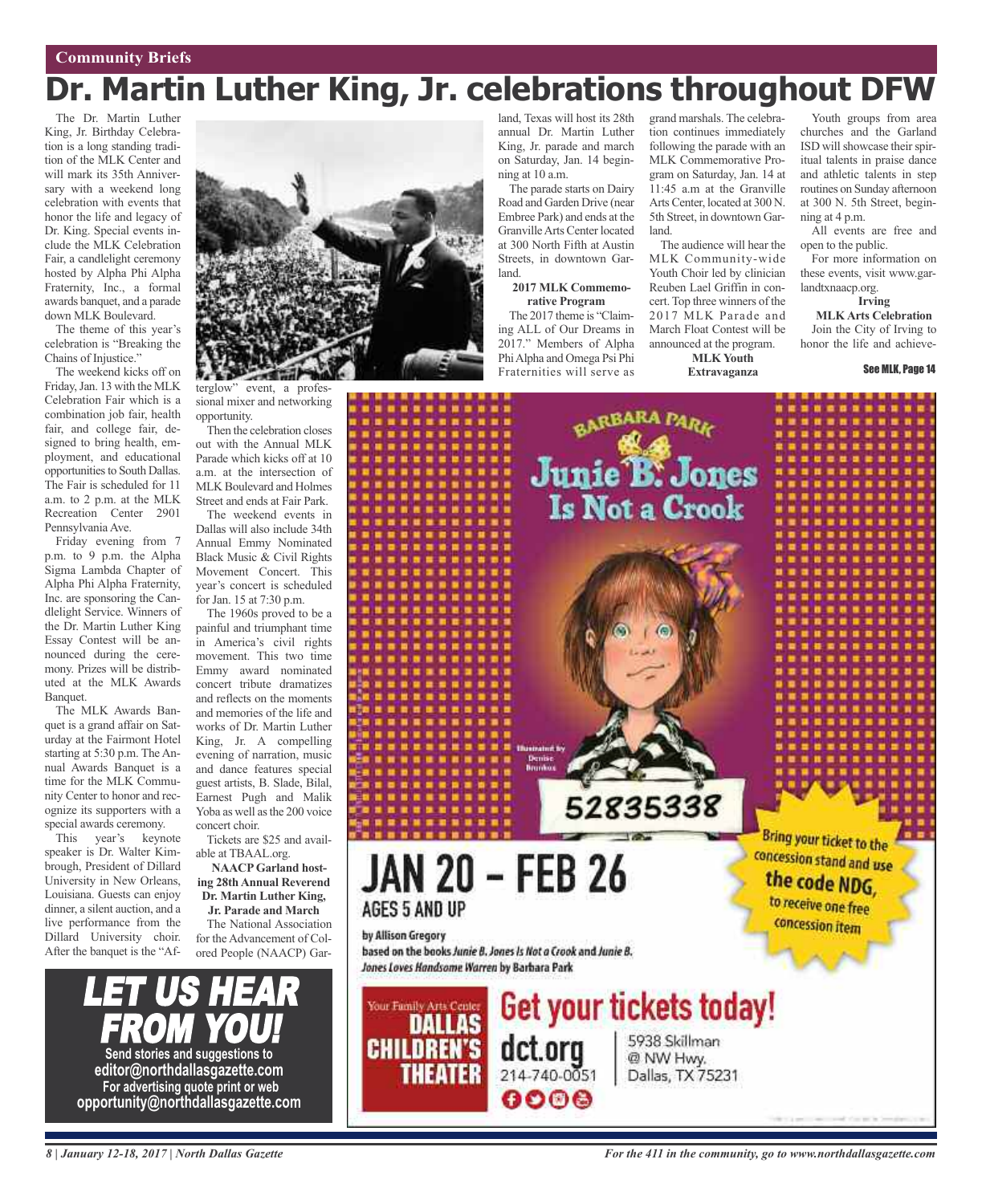### **Red Bull Flying Bach flies into Dallas this weekend**

SANTA MONICA -Urban culture will fuse with high society as the Red Bull Flying Bach 2016-2017 Tour continues. The awardwinning and globally recognized dance crew, The Flying Steps, will perform to a genre-bending mix of classical, hip-hop and electronic music as they bring their internationally successful tour stateside for an extended run of dates across the country. The show will come to Dallas Jan. 14 and Jan. 15 at the Majestic Theater.

"The Red Bull Flying Bach national tour is an opportunity for the Flying Steps to demonstrate that our members are not just break dancers – we are artists," saysArtistic Director, Vartan Bassil." The product of combining urban culture with classical influences is an incredible type of street art that we are excited to share with the U.S."

After the 2010 premiere in Berlin's Neue Nationalgalerie and the following sold out German tour, Red Bull Flying Bach introduced their show to the rest of the world. Since then, more than 400,000 spectators in 31 different countries have experienced Swedish ballerina Anna Holmström and the Flying Steps in a spectacular performance that is equal parts urban culture, ballet, and theater. From the bril-

gartner is brought to life as she learns about right and wrong while she celebrates the differences in her friends. During the run of the show,

liant minds of Artistic Directors Vartan Bassil and Christoph Hagel, attendees will experience break dancing accompanied by an adaptation of Johann Sebastian Bach's "The Well- –Tempered Clavier."

This unique combination of music, dance, theater, and art has resulted in a genius blend of cultures. Tickets are available at www.redbullflyingbach.com and www.LiveNation.com.





om.

*June B Jones is Not a Crook has a positive message for young theater* young patrons and their fam-<br>young patrons and their fam-<br>being stolen, she finds a cool as the beneficiary of this tion visit dct.org. young patrons and their fam*lovers (Courtesy Image)***Win tix to** make **the Harlem Globetrotters** The Original Harlem Gloyour mark betrotters are preparing for their action packed 2016- 2017 tour! A star-studded roster will have fans on the edge of their seats to witness the ball handling wizardry, We are Hiring at basketball artistry and oneof-a-kind family entertain-TRUML **The Kraft Heinz Company** ment that thrills fans of all ages. Join Globetrotter stars Garland after the game where they will stay for an autograph, **JANUARY 31** photograph and high five ses-**Proud Makers of** sion for fans (subject to avail-**BASS HALL** ability). **Famous Kraft Heinz Brands** The Harlem Globetrotters will be holding three games at the American Airlines 2340 Forest Lane Center in Dallas on Jan. 28- 29. There will be two games Garland, Texas 75042 on Saturday at 2 p.m. and 7 Apply Today p.m. One 2 p.m. game is **BASS** slated for Sunday. NDG readers can win free www.kraftheinzcompany.com tickets to the Harlem Globe-PERFORMANCE trotters by visiting the North Dallas Gazette's Facebook or HALL Kraft*3Heinz* Instagram accounts. For more information, visit www.HarlemGlobetrotters.c

*Do you have an upcoming event? Contact NDG Entertainment at marketing@northdallasgazette.com*

*January 12-18, 2017 | North Dallas Gazette | 9*

### **DCT** production provides guests a chance to help others

Dallas Children's Theater (DCT) opens the second half of its 2016-2017 season with *Junie B. JonesisNotACrook* beginning on Jan. 20 and runs through Feb. 26 at the Rosewood Center for Family Arts. In this regional premiere, a whole new side of the world's funniest kinderilies are encouraged to serve others by bringing in donations for the S.M. Wright Foundation's Beds for Kids program, in the spirit of helping all Dallas children. *Junie B. Jones is Not A Crook* centers on Junie B. and the black furry mittens

that her Grampa Frank Miller gives to her as a gift. But one day at recess, a rotten thief steals them! As Junie B. makes her way to the principal's office to report them being stolen, she finds a cool

pen on the floor. Not to mention she's been trying to get to know Handsome Warren, the new boy in class whose first impression of Junie B. is that she is a total "nutball." Junie B.'s sense of right and wrong is tested in this comical tale that also shows us all how a diverse circle of friends gets along.

"We are blessed and humbled by Dallas Children's Theater's generosity in naming our Foundation as the beneficiary of this

show. It has a strong message not only to children, but to everyone, and it is our pleasure to be a part of such a wonderful production," said Rev. S.M. Wright II, President & CEO of the S.M. Wright Foundation. Those patrons who participate in the collection will receive one ticket per child to DCT's summer show, Mufaro's Beautiful Daughters: An African Tale.

For tickets and informa-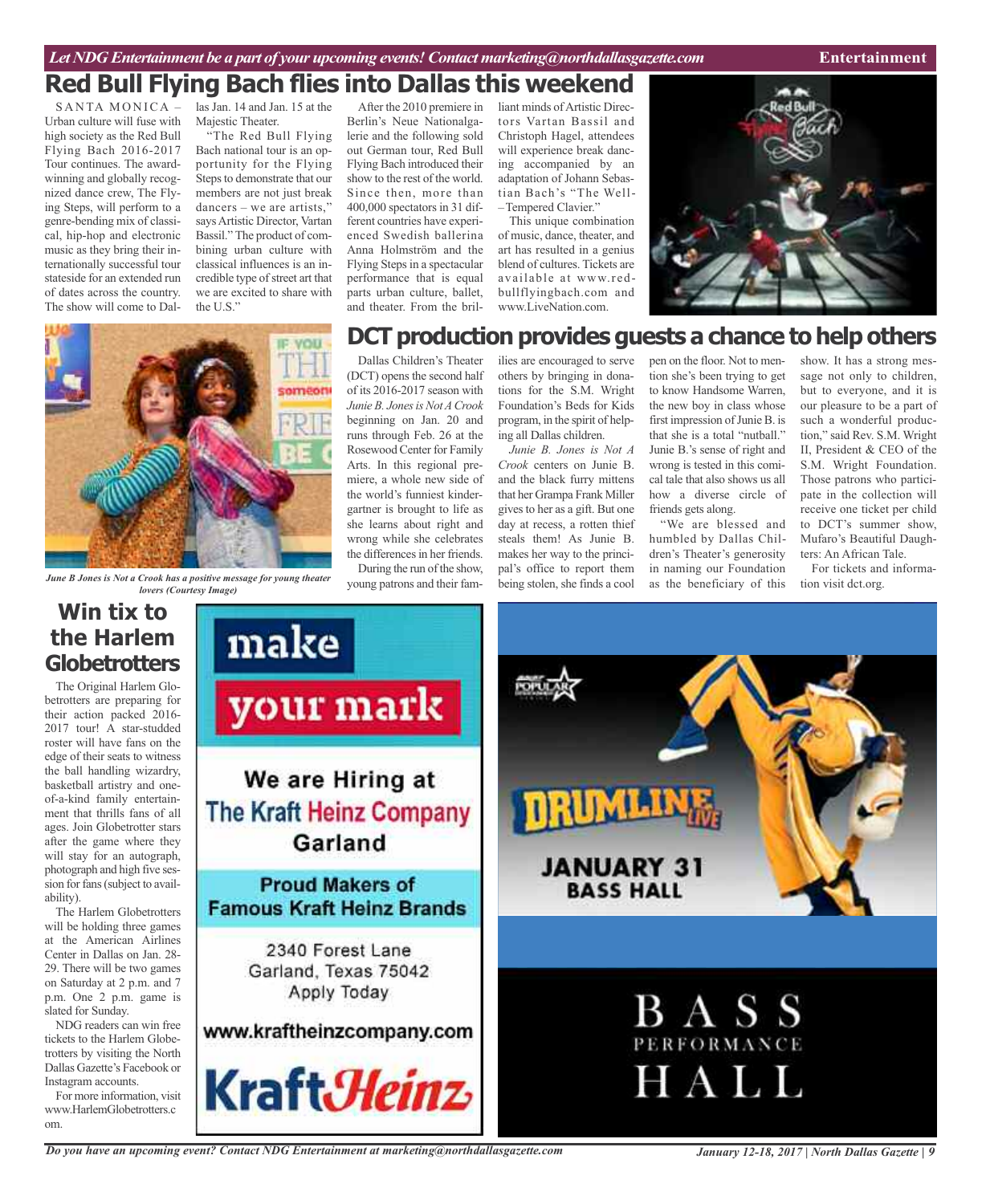### **Keifer Sutherland's band performing at Toyota Texas Music Revolution 21**

Toyota, KHYI 95.3-The Range and the City of Plano last week revealed the lineup for Toyota Texas Music Revolution 21. Country music superstar Kacey Musgraves will headline the event. Television and film star Kiefer Sutherland will take the stage with his band to play a unique style of Americana music.

Kiefer Sutherland starred in the highly rated and acclaimed TV series 24 where he appeared as counter-terrorism expert Jack Bauer. In his latest TV series Designated Survivor, Sutherland stars as a low-ranking cabinet member who becomes the president after a crippling attack. His success on television came after 15 years in the movies: Sutherland's memorable turn as a bully in Stand By Me to A Few Good Men with Tom Cruise and Jack Nicholson.

But now, Sutherland is showcasing another side of his incredible talent with a



*By Ptbomusicfest via Wikimedia Commons*

guitar slung across his shoulder. "Down in a Hole" is his debut album, but Sutherland is no stranger to music, dating to his early teens when hisfather Donald bought him a guitar. In the early 2000s, he founded Ironworks Records.

Musgraves burst onto the country music scene in 2012 with her solo debut single "Merry Go Round" and an album "Same Trailer Different Park", which went Platinum. It landed her Grammy Awards for Best Country song and Best Country Album. "Same Trailer Different Park" also won the

Academy of Country Music award for Album of the Year. Rolling Stone magazine listed another one of her hits, "Follow Your Arrow" at number 39 of their list of 100 Greatest Country Songs of All Time, and called the rising star "one of the loudest symbols of young country musicians embracing progressive values." Kacey has toured with Katy Perry, Willie Nelson, LadyAntebellum and Allison Krauss.

The two-day Texas Music Revolution will be held March 24 – 25 at Oak Point Park and Nature Preserve and Oak Point Amphitheatre.

### **ANCHIA,** continued from Page <sup>5</sup>

lege and universities across Texas chose to opt out, except for one. Amberton University in Garland is the only college that did not maintain the previous ban on guns on school campuses.

Anchia is also no fan of the so-called bathroom bill, describing it as, "Among one of the most callous pieces of legislation I have ever seen." Given the high rate of suicide in the LGBT community he believes protecting their rights are in order, not abridging or scaling them back.

The LGBT are being used a political football he feels, "We should focus on protecting and not demonizing them."

The stakes are big for all Texans as the law proposed by State Senator Lois Kolkhorst (R-Brenham) would require individuals to use the bathroom which corresponds with their biological sex. The Texas Association of Business, which Anchia described as one of the most conservative organizations in the state reports that passage of this law will lead to a loss of more than \$8.5 million in business.

Throughout the last 18 months, protests across the country such as Black Lives Matter have risen in response to what some see as a lack of punishment for police officers who killed unarmed Black males. Even when captured on videotape grand juries have not recommended any of the officers face criminal charges. A call for grand jury reform to make the process more transparent has gone out, but Texans should not expect any movement in that direction.

Instead, Anchia points the importance of improving police training in hopes of avoiding confrontations escalating to a shooting incident.

Anchia stated it is important, "for any Texan to feel like they are having a conversation and their rights are being respected." He stressed that the majority of police officers are doing a good job, but acknowledged, they know there are "members that they need to bring up to a higher level."

"We dictate the contents of peace officer training," Anchia shared, and this is how Texas lawmakers can help improve the situation.

The legislators are facing a tighter economic situation in 2017, but the demand on resources is not decreasing.

"Our population continues to increase, but we are anticipating three percent less revenue," according to Anchia. However, he emphasized there is one area which state lawmakers must refrain from slashing budgets.

"We must hold public education harmless," Anchia stated.

### **Win tickets to see DRUMLine Live at Bass Hall**

Fans of 20th Century Fox's hit movies, "Drumline" and "Drumline: A New Beat," can now enjoy the music and choreography on stage at *DRUMLine Live*. The show has toured throughout the United States and Asia during the last eight years and DFW fans can see the latest edition of the musical at Bass Performance Hall on Jan. 31 at 7:30 p.m. *NDG* readers can visit our Facebook and Instagram page and tell us your favorite scene from the movie version for a chance to win tickets.

The Legendary Historically Black College and University (HBCU) band experience comes alive with this world-class cast of percussionists, musicians and



*Theatergoers can enjoy the explosive music of DRUMLive at Bass Performance Hall. (Image: Courtesy of Performing Arts Fort Worth)*

ties.

dancers. Be prepared to laugh, sing, dance, and cry because DRUMLine Live is a high-octane musical roller coaster ride that will hit every emotion in your body.

Complete with dazzling choreography and an explosive percussion, DRUM-Line Live is a thrilling spectacle that pays homage to the show-style marching popularized at historically

With musical highlights from hip-hop, American soul, gospel, and jazz to name a few, *DRUMLine Live* blends genres. Drum-Line Live combines a unique style of drumming, mesmerizing musicianship, and lively choreography create a production never before seen on stage.

black colleges and universi-





*NDG Entertainment Ticket Giveaway!!! Follow North Dallas Gazette on Facebook, Twitter and Instagram to keep up on all the latest!!!*

*10 | January 12-18, 2017 | North Dallas Gazette*

*Do you have an upcoming event? Contact NDG Entertainment at marketing@northdallasgazette.com*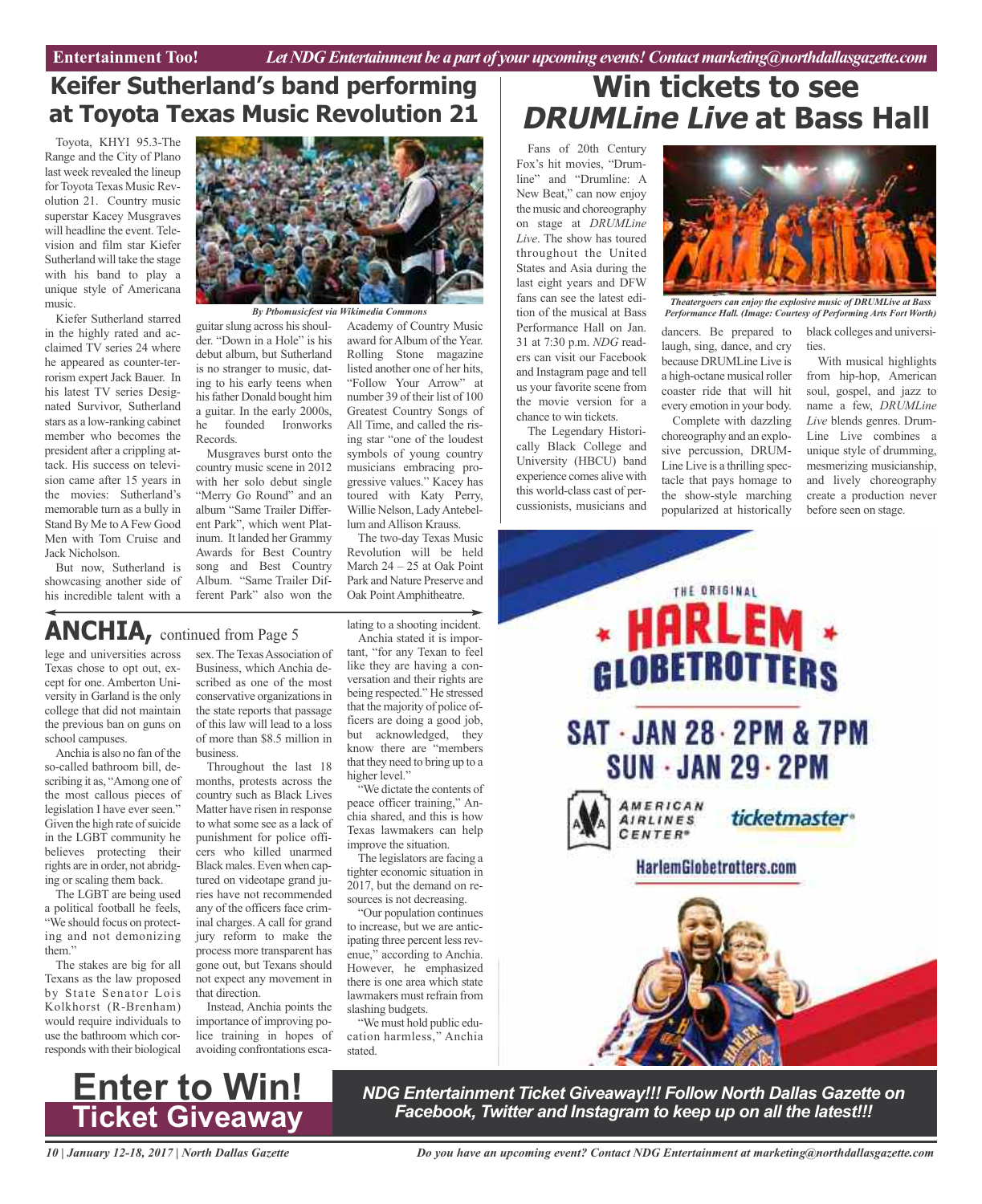# **Millennials have an entrepreneurial mindset**

So, you're a smart, imaginative, persuasive millennial and – contrary to the bad rap your generation usually gets – you're willing to work RE-ALLY hard. You're just waiting for all those boomers and Xers to get the heck out of the way so you can have your turn at the brass ring.

But why wait?

You and your well-educated and connected friends are in a great position to create your own success – by creating your own business. Survey after survey finds that millennials have a true entrepreneurial mindset; you like flexibility and independence, and you're determined to pursue your passions. And, thanks to the accomplishments of others be-

fore you (the young founders of Airbnb and



*Via Flickr ITU Pictures*

Uber, Facebook's Mark Zuckerberg), you're likely to get more support and less eye-rolling should you strike out on your own.

"With more resources available to start-up founders, and a new respect for what innovative thinkers can do, there's no need to wait around for your corner office and executive title," says Matt Stewart, an entrepreneur and co-founder of College Works Painting, an internship program that provides practical business experience for college students. "Why sit and dream about climbing the ladder at someone else's business when you can create your own?"

The idea of building something from nothing is daunting but doable, says

Stewart, who started his company with just four employeesin 1993 and now operates nationwide. Here are some of his tips for getting started:

• You don't have to reinvent the wheel. Create opportunity by finding a business model that delivers solutions to an urgent need that customers have. Your customers should already understand your product or service and believe in its necessity, not just think that it would be "nice to have."

• Define what makes you unique. Once you've picked a service or product to focus on, find out what makes you different. Research competitors to determine their customers' likes and dislikes. How can you pair your individual experience with a solution that addresses what's

missing in the marketplace? • Understand that competition is good. Try to avoid starting a business that doesn't already exist. If there are similar products or services to yours, it means there's a demand. Now it's up to you to figure out how you can deliver something that's different and better.

• You don't need to start the next Facebook. Don't worry about entering the market with a huge company. Instead, focus on providing a great solution for a niche group of customers ¬and then over-deliver. You can't service 1 million customers if you don't know how to service 10. Focus on your first 10 customers.

• Ready,shoot, aim. Don't wait to get started. You won't know if you're onto something unless you start

making sales. Your idea isn't validated until you have paying customers. Don't spend too much time planning; start engaging with potential customers as soon as you can.

**Marketplace**

If the fear of failing is holding you back, Stewart says, remember that there's no better time to take a risk than when you're first starting out.

"Meanwhile, you're gaining work experience, learning to be a leader, and doing it on your own terms," he says.

*Matt Stewart is cofounder of College Works Painting, which provides business experience for thousands of college students each year. The awardwinning program also offers high-quality house-painting services for homeowners.*

### final delivery is of the ut-**Garland's plastic industrial cluster approved**

most importance. Our

The City of Garland has approved a deal worth more than \$35 million that will significantly expand the community's plastics industrial cluster. This major new investment, made by True Velocity, Inc., will be phased over the next five years and continues a highly targeted approach by the community to grow its share of this particular industry.

Founded in 2010 by Chairman and Chief Executive Officer Kevin Boscamp, True Velocity, Inc. is a privately-held advanced technology company specializing in highly sophisticated products meeting stringent specifications of clients who require precise and confidential technical solutions.

Chris Tedford, True Velocity President and Chief Operating Officer, announced the company's opening of a new 60,000 square-foot manufacturing facility in Garland. The new facility, which is slated to open in the second quarter of 2017, will initially employ approximately 30 people.

"Our strict protocols ensure the highest level of product development protection. Maintaining confidentiality throughout R&D, product manufacturing and





*For the 411 in the community, go to www.northdallasgazette.com*

*January 12-18, 2017 | North Dallas Gazette |11*

**Actually Gets You Hired**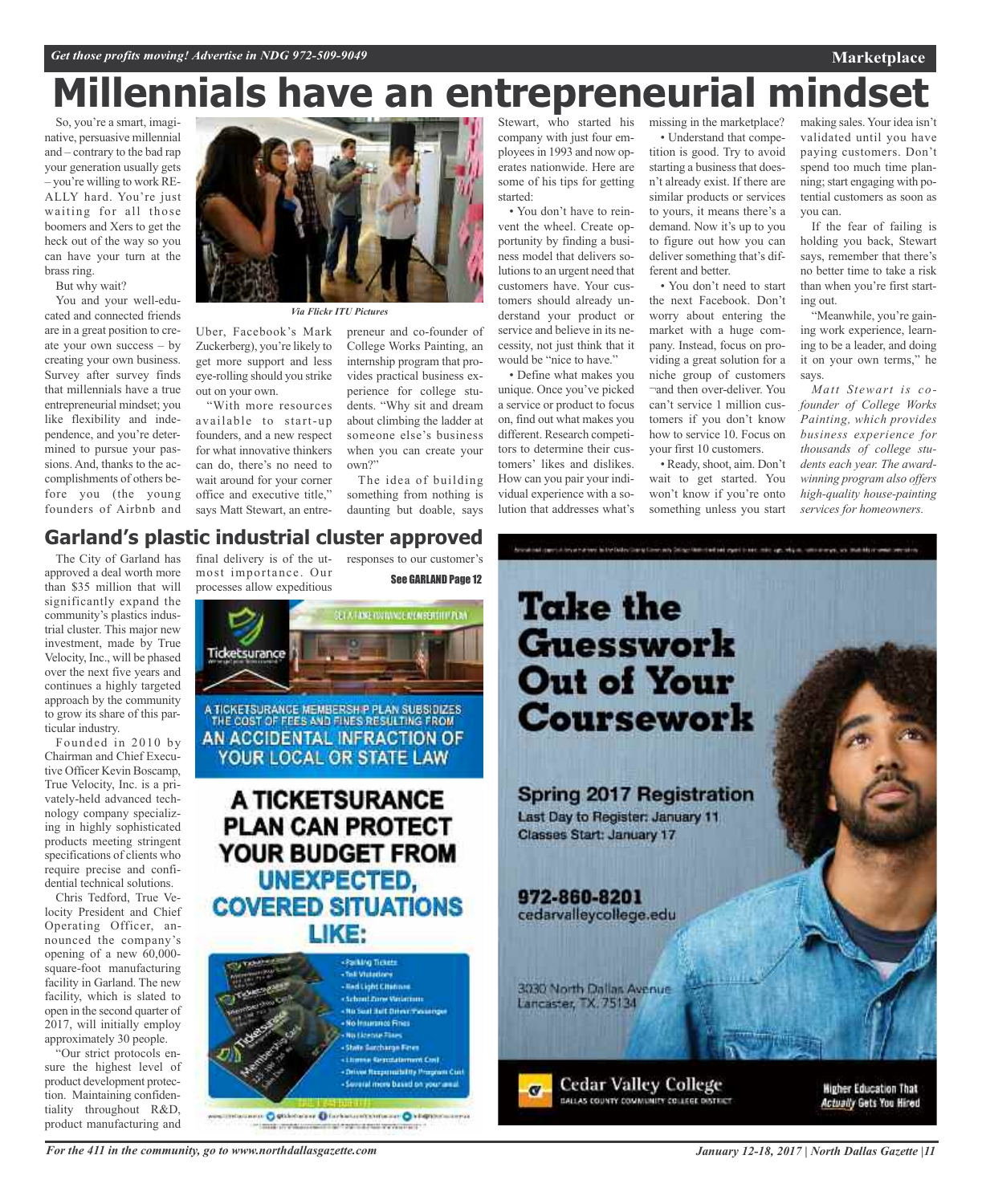### **Dallas women join forces for the Women's March on Washington in Austin**

As the *North Dallas Gazette* shared on Dec. 8,  $2016$ , Texas women launched plans for a sister march to the Women's March on Washington early. Now, locally two powerful women's organizations, North Dallas Texas Democratic Women and the Liberal Ladies Who Lunch Dallas, have joined forces to provide buses for supporters of women's rights to attend the Austin Sister March of the Women's March on Washington. 400 men, women and children will board buses staging from the parking lots of Northaven United Methodist Church



(four buses), Valley View Mall (two buses) and Grapevine Mills Mall (one bus) leaving at 7 a.m. on Saturday, Jan. 21.

The Women's March on Washington is reporting expected crowds

### **OBAMA,** continued from Page <sup>1</sup>

"After eight years as your President, I still believe that. And it's not just my belief. It's the beating heart of our American idea — our bold experiment in selfgovernment," he said. "It's the conviction that we are all created equal, endowed by our Creator with certain unalienable rights, among them life, liberty, and the pursuit of happiness. It's the insistence that these rights, while self-evident, have never been self-executing; that 'We, the People,' through the instrument of our democracy, can form a more perfect union."

The president highlighted some historic achievements during his two-term tenure, noting that America is safer. He mentioned the dismantling of al Qaeda's leadership, including the operation that killed Osama bin Laden. Obama,also spoke of his support of the historic and sweeping rights and protections for LGBT Americans, and making the country's immigration system fairer and safer while also tackling poverty and investing in communities.

Expanding voting rights, increasing transparency in government and reversing electoral gerrymandering that has contributed to increased polarization in Congress, were also among the issues the president tackled in his farewell address.

In speaking of his successor, Obama vowed a peaceful transition. However, he also told Americans not to simply go along with Trump.

"Democracy does not require uniformity. Our founders quarreled and comprised, and expected us to do the same," Obama said. "But they knew that democracy does require a basic sense of solidarity; the idea that for all our outward differences, we are all in this together; that we rise or fall as one."

(womensmarch.com). Sister marches are organized throughout the US and many foreign countries. (womensmarch.com/sisters). Other DFW groups organizing buses are Women

The president received some of the loudest cheers of the night when he spoke about the racial tensions in the country.

"After my election, there was talk of a post-racial America," he said. "Such a vision, however well-intended, was never realistic. For race remains a potent and often divisive force in our society."

While progress has been made, Obama said, "we're not where we need to be."

Obama added: "All of us have more work to do. After all, if every economic issue is framed as a struggle between a hardworking,

dynamic mandates," stated tinues the tradition of part-**GARLAND,** continued from Page <sup>11</sup>

Tedford. Tedford continues to serve as President of Automatic Products Corporation (APC), also headquartered in Garland. A family-owned businessfounded in 1957,APC is a third generation precision manufacturing company, which is nationally recognized as a leading provider of precision machined products for a broad range of industries. True Velocity connership with the City of Garland.

"We are excited to continue a long-standing relationship with the technology and manufacturing supportive City of Garland. We anticipate continued growth in Garland and a successful partnership," added Tedford.

"It is our pleasure to recognize and celebrate the success of yet another outstanding Garland-based company

and we are extremely excited to partner with them in their latest growth and expansion," said Garland Economic Development Director David Gwin. "Garland continues to proactively pursue and support the growth and expansion of numerous communitybased commercial and industrial stakeholders. True Velocity will be yet another exciting addition to Garland's robust plastics and advanced manufacturing clusters," Gwin added.

Organizing Women Democrats out of Collin County, GreaterArlington/Mansfield Democratic Women and the Tarrant County Texas Democratic Women. Other Texas cities have also organized buses and there are an estimated 20,000 people planning to march in Austin per Melissa Fiero, Austin March organizer. Denton, El Paso and Brownsville are having marches or rallies of their own.

Lenna Webb, President of the North Dallas Texas Democratic Women says "We all need to let off steam and gather to practice some Political Group Therapy

White middle class and undeserving minorities, then workers of all shades will be left fighting for scraps while the wealthy withdraw further into their private enclaves."

For a transcript of the full

speech, visit www.whitehouse.gov/farewell.

after the election of Trump as President.

"What better way than to join like-minded people at the Women's March – Austin. Whereas the participants are Anti-Trump because of his documented attitudes towards women and women's issues, the March will be a positive one reminding everyone, especially our representatives in Texas and in the US Congress, that Women's Rights are Human Rights."

TISEO PAVING COMPANY 419 E. Hwy. 80, Mesquite, TX 75150 Tel: (972) 289-0723 Fax (972) 216-5637 www.tiseopaving.com

Performing Concrete Street Paving in the Metroplex Area We Accept Subcontracting Bids For All Public Works Projects in the Dallas Area. We Are Accepting Applications for Concrete Mixer Drivers and Heavy Equipment Mechanics

**Equal Opportunity Employer** 

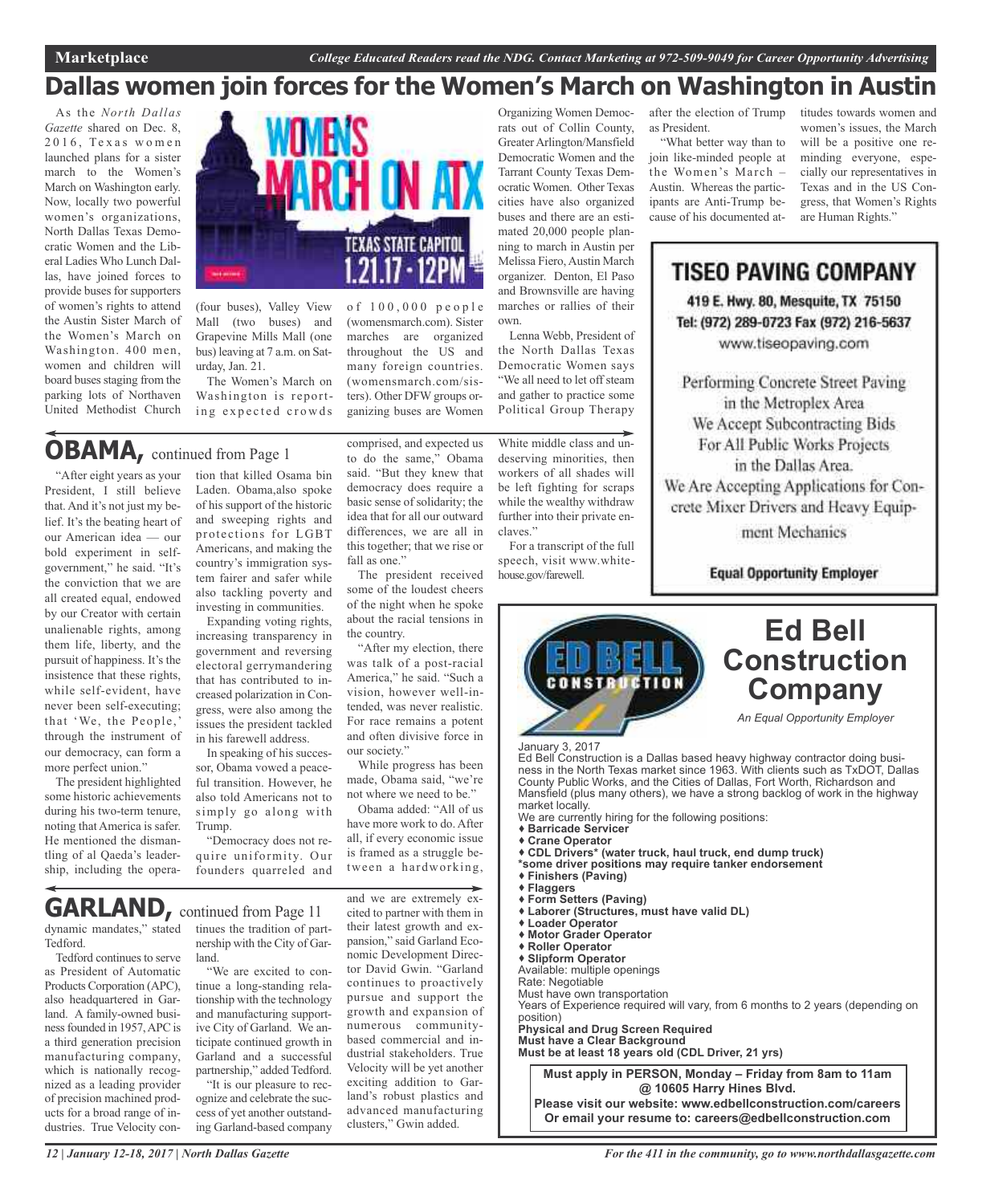### **CompTIA to launch IT pro association to help foster skilled workforce**

DOWNERS GROVE, Ill. -- Expanding significantly its activity to help foster an IT workforce that meets the technology sector's unmet job-skill needs, CompTIA announced it will launch its first IT professional association.

CompTIA's new association will offer a multifaceted suite of member benefits for IT professionals of all types – explicitly designed to help facilitate the success of IT pros throughout their careers: a "resume-to-retirement" employment-support strategy.

"This new CompTIA association is only the latest, and next logical, step on our ongoing journey of helping create a skilled and proficient workforce," said CompTIA CEO Todd Thibodeaux. CompTIA has issued over two million vendor-neutral IT certifications to technology professionals.

CompTIA's new IT pro association will not only recruit new IT professionals for membership, but enlist its many certification and continuing education alumni to also join and contribute to its success. "They're our biggest asset, and we'll fully engage them to help grow and enrich this new association," explained CompTIA Executive Vice President, Industry Relations, Nancy Hammervik. "This will be a member-led, member-empowering association."

"There's a self-evident need for us to establish an IT pro association," explained CompTIA's Thibodeaux. He noted that the IT services sector is already unable to fill 15 percent of vacant positions, and that this problem is projected to only worsen when millions of IT workers retire in the next eight years.

"Ultimately, it's not the things of IT, but the people

### **INVITATION TO BID**

**EAGLE CONTRACTING L.P.,** an Equal Opportunity Employer, is soliciting Minority Owned and Women Owned Business Enterprises for Subcontract and Material Supply Bids for the following project: .

City of Dallas Dallas Water Utilities Elm Fork Water Treatment Plant Residuals Handling Facility DWU Contract No. 16-305

Bid Date: January 20, 2017  $(a) 1:00 \text{ p.m.}$ 

**Contact: Damon Brooks d.brooks@eaglecontractinglp.com**

> **817-379-1897 Fax: 817-379-0610**

Eagle Contracting L.P. Fort Worth, Texas

in IT, that drive our industry's success," said Thibodeaux. "And our overarching priority in growing this new association will be to help IT professionals start

or restart careers that can realize their ambitions and fulfill their dreams -- as they continue to help contribute to our economic growth and security."

### **Looking for energetic interns in the Dallas Area**

A local community newspaper has an internship position available. The goal is to provide students and aspiring writers an opportunity to gain published clips, experience and professional feedback. The position is for 20 hours a week at



\$8.50 per hour. Assignments will include covering local events, phone interviews, and rewriting press releases.

**Send resume and writing samples to:**

**inquiries1909@gmail.com**

### **Experienced Print & Web advertising Indoor sales.**

12.00 to 15.00 per hour against commission. Candidate must have 3 years of Verifiable experience. Must be able to sell minority Media, Print & Web 25 to 30 hours weekly. Must be highly motivated and a Self-Starter.

### **ONLY EXPERIENCED ADVERTISING CANDIDATE SHOULD APPLY.**

Send Resume to: **Inquiries1909@ gmail.com** Or leave message @ **972.432.5219**



**Attention Suppliers of Goods, Services and Construction**

**Review Competitive Opportunities at https://garlandtx.ionwave.net**

**www.garlandpurchasing.com**

**972-205-2415**



REGISTER ONLINE TO TAKE THE CITY OF IRVING'S NEXT CIVIL SERVICE ENTRANCE EXAM

### *www.cityofirving.org*

*The City of Irving does not discriminate on the basis of race, sex, religion, age or disability in employment or the provision of services.*

**Statewide African American Press\Association is seeking a statewide sales representative.**



The Texas Publishers Association is seeking a statewide sales representative to

represent the overall sales objective for the organization. Individual must have a proven sales track record with local and regional sales strategies.

Also the individual must be:

- A self-starter
- Have excellent written and verbal communication skills
- A visionary
- Professional

• Have excellent organizational skills Previous advertising agency and direct sales experience a plus. Position is commission based.

Serious inquiries only. **Please email resume to inquiries1909@gmail.com or leave a message for the position at 972-432-5219.**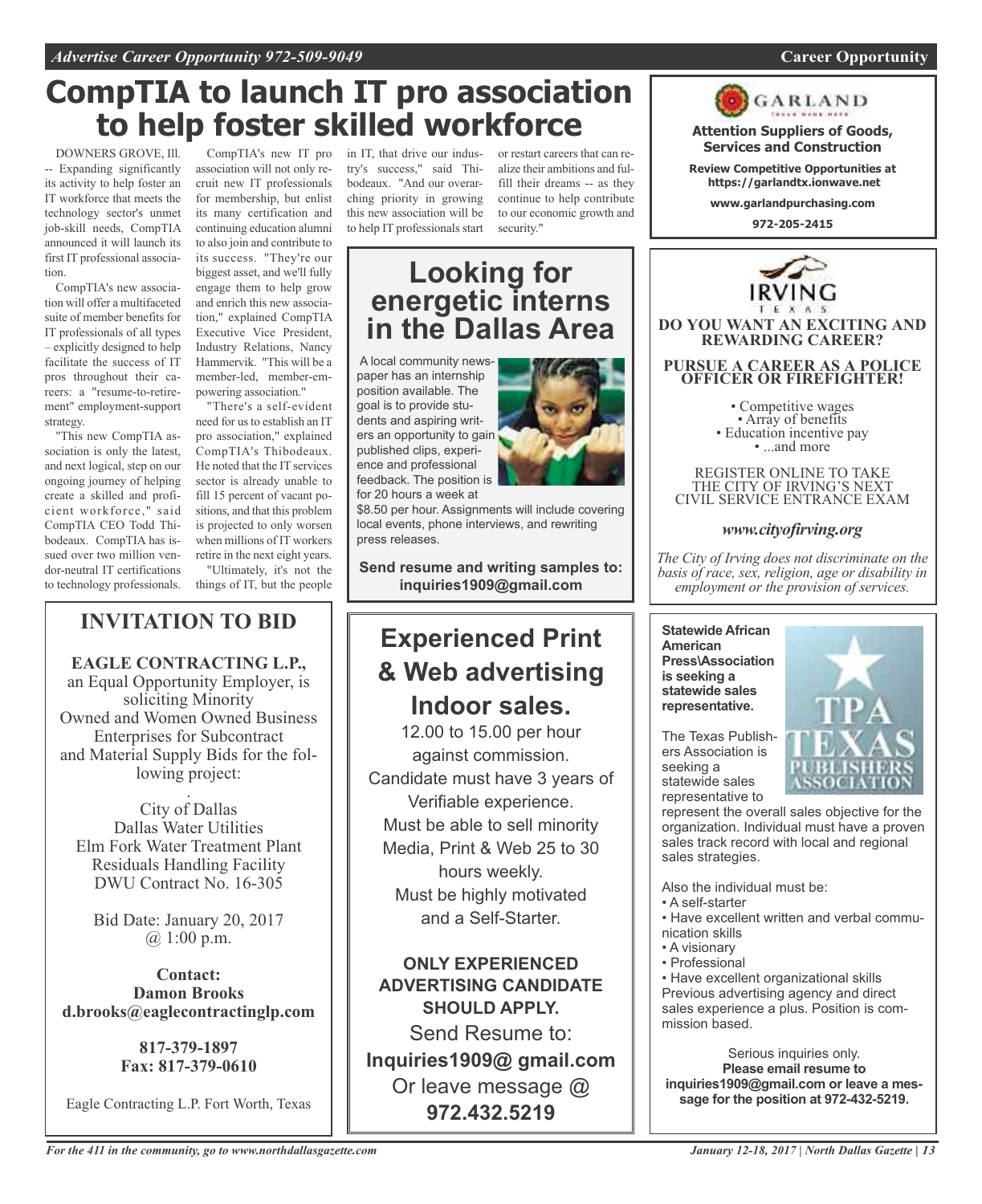#### **BETHEL BIBLE FELLOWSHIP, CARROLLTO (A PLACE TO BELONG)**

*NOTICE: Pastor Woodson serves the community by providing "Professional Therapy and Counseling Services" on a "Sliding Fee" scale. To schedule an appointment call the Pastoral Counseling Center at 972-526-4525 or email the church.*

#### **January 15, 9:45 a.m.**

You're invited to our Sunday Morning "Prayer and Meditation" at 10 a.m. See what God is doing through and with us for the New Year; you will be blessed.

Also today, Bethel will launch its small group Bible Study led by Minister Bernadette Moore. Join us for the start of this exciting time for Bethel.

#### **January 18, 7 p.m.** Join us in Wednesday's Prayer and Bible Study Class with Senior Pastor Woodson and Pastor Brenda Patterson teaching a series on "Design for Discipleship, Book 5, Chapter 5." Spiritual maturity is God's desire for you. It's Time to Grow; Ephesians  $4.12 & 8.13$

Dr. Terrance Woodson, Senior Pastor 1944 E. Hebron Parkway Carrollton, TX 75007 972-492-4300 www.bethelbiblefelloswhip.org

#### **CHRIST COMMUNITY CHURCH IN RICHARDSON**

 $\mathcal{L}_\text{max}$  and  $\mathcal{L}_\text{max}$  and  $\mathcal{L}_\text{max}$ 

**MLK,** continued from Page <sup>8</sup>

ments of Dr. Martin Luther King, Jr. at a special event to be held 6 p.m. Jan. 15 at the Irving Arts Center, 3333 N. MacArthur Blvd. This celebration isfree and open to the public.

The 2017 event will feature a radio show tribute, including the news, pop culture, politics, sports and history of the 1960s through a

**January 2017, (Entire Month)** Join us for a time of churchwide Fasting & Praying in January only; each Wednesday in January, fast from 6 a.m. until 6 p.m. and in lieu

of Bible Study on Wednesday, come in for prayer from 7:30 p.m. until 8:30 p.m. you will be blessed.

#### **January 15, 8:45 a.m.** You're invited to our Morning Services as we worship, honor and praise God this New Year for His blessings.

**January 18, 7 p.m.** Join us at 12 Noon with Rev. Viveca Potter teaching on the Word of God; come back at 6:45 p.m. for Corporate Prayer and stay for Senior Pastor Autry at 7:30 p.m. teaching the Word of God. Our youth will come for Food and Fellowship at 7 p.m. followed by Bible Study at 7:30 p.m.

Dr. Terrence Autry, Senior Pastor 701 Centennial 972-991-0200 Richardson, TX 75081 www.Christcommunityrichardson.org

 $\mathcal{L}=\mathcal{L}^{\mathcal{L}}$  , where  $\mathcal{L}^{\mathcal{L}}$  , we have the set of the set of the set of the set of the set of the set of the set of the set of the set of the set of the set of the set of the set of the set of the set of

#### **FELLOWSHIP CHRISTIAN CENTER CHURCH IN ALLEN "THE SHIP"**

Follow us on Social Media (Facebook, Twitter, YouTube and Vimeo).

**January 15, 8 a.m.** Join us on our main campus at 200 West Belmont Drive for Early Morning Worship and be blessed; followed by our Sunday Worship Services at Bolin Elementary

compilation of audio, video and live performances.

**Free MLK Luncheon** Celebrate the life and legacy of Dr. Martin Luther King Jr. at this free spaghetti luncheon provided by the Irving-Carrollton chapter of the NAACP. In addition to the luncheon, attendees will also hear from special guest speakers. The event is sched-

School in Allen, Texas 75002 and bring someone with you, you will be blessed.

#### **January 18, 7 p.m.**

Join us in our Wednesday's 12 Noon-Day Live, Prayer and Bible Study and/or our Wednesday Night Live, Prayer and Bible Study at 7 p.m. to learn more about God's Word at the Joycie Turner Fellowship Hall, 200 West Belmont Drive in Allen. Be encouraged by God's plan for your maturity and His glory; and most of all; be prepared to grow in 2017.

#### **January 22, 7 p.m. Every 4th Sunday**

Calling All Youth! Join our Hype Sunday Worship (one service only) on our main campus at 200 West Belmont Drive and be blessed. Call the church for details.

Dr. W. L. Stafford, Sr., Ed. D. Senior Pastor 5705 Cheyenne Drive at Bolin Elementary School in Allen 75002 for Sunday Morning Worship and the Admin. Building Address is 200 W. Belmont Drive Allen, TX 75013 972-359-9956 www.theship3c.org  $\mathcal{L}=\mathcal{L}^{\mathcal{L}}$  , where  $\mathcal{L}^{\mathcal{L}}$  , we have the set of the set of the set of the set of the set of the set of the set of the set of the set of the set of the set of the set of the set of the set of the set of

#### **INSPIRING BODY OF CHRIST CHURCH, Let's Go Fishing! MATTHEW 4:19**

**January 15, 10 a.m.** (Only One Service, every Sunday)

You're invited this Sunday as we praise, worship, honor and magnify God's Holy name.

uled for Jan. 16 from Noon to 2 p.m. at the Georgia Farrow Recreation Center located at 530 Davis Drive.

#### **Carrollton**

The MLK Parade in Carrollton hosted by the Irving-Carrollton NAACP chapter will begin with participants lining up at City Hall at 9 a.m. located at 1945 E. Jackson Road. The parade is scheduled to start at 10 a.m.

**January 16, 7 p.m.** Join us in Monday School as we grow in God's Word and learn what God has to say to us in 2017.

Pastor Rickie Rush 7701 S Westmoreland Road Dallas, TX 75237 972-372-4262 www.Ibocchurch.org

#### **MT. OLIVE CHURCH OF PLANO (MOCOP)**

 $\mathcal{L}$  , and the set of the set of the set of the set of the set of the set of the set of the set of the set of the set of the set of the set of the set of the set of the set of the set of the set of the set of the set

**January 15, 10 a.m.** Join us for Worship Service as we praise and worship God in 2017 for His Honor and His glory; and don't forget to comeback at 7 p.m. for our Brazilian Church.

**January 18, 7 p.m.** You're invited to our

Wednesday's Bible Study class; you will learn what God has to say to us. Come to be encouraged by God's plan for your spiritual growth in 2017 and His glory.

Pastor Sam Fenceroy Senior Pastor and Pastor Gloria Fenceroy 300 Chisholm Place Plano, TX 75075 972-633-5511 www.mocop.org  $\mathcal{L}$  , and the set of the set of the set of the set of the set of the set of the set of the set of the set of the set of the set of the set of the set of the set of the set of the set of the set of the set of the set

**SHILOH MBC IN PLANO (WHERE COMMUNITY BECOMES FAMILY)**

#### **January 15, 8 a.m. and 11 a.m.**

Join us for Worship Services and fellowship as we give God all glory, honor and praise.

### **January 18, 7 p.m.**

**DART reminders riders of detours during 2017 MLK Parade**

On Monday, Jan.16, the Dallas MLK Day Parade will place six bus routes on detour. The parade begins at 10 a.m. and steps off at Holmes Street and continues down MLK Blvd. to Fair Park.

Bus routes affected by the parade include: 2, 11, 12, 26, 35 and 409. Detours are in place from 10 a.m. to approximately 3 p.m.

You're invited to our Wednesday's Bible Study to learn more about God's Word. Come and be encouraged by God's plan for your maturity and growth; it's all for His glory and His honor. We are, "Growing in Christ through the study of His Word" in 2017.

**January 22, 9:30 a.m.** Join us for Brunch for "New Members" only that joined the church in 2016.

Two Notices: Our AWANA (Approved Workman Are Not Ashamed from 2 Timothy 2:15) is held from 6:30 - 8:15 pm, now through May 2017. There is no charge for registration for new par-

#### ticipants! This is a Bible-based program for children and youth, ages three years old through the 12th grade. The emphasis is on memorizing the Word of God and developing a personal relationship with our Lord Jesus Christ in a structured, safe and fun environment. Our church ministries offer opportunities for motivation

and growth; join us and see. Be blessed of the Lord in 2017.

Dr. Isaiah Joshua, Jr. Senior Pastor 920 E. 14th Street Plano, TX 75074 972-423-6695 www.smbcplano.org



churches and non-profit organizations that need to let the community know about your Special Event.

### Opportunity You Can Measure...

### **Church Events**

- Church Anniversary
- Pastor's Anniversary
- Women's Day
- Men's Day

### **Non-Profit Org. Events**

- Fundraisers
- (Concerts)
- Special Events
- (Personal or Community)

### Special Rate \$199

(Black & White, per insertion) Ad size - 4.905"x 6"(Quarter Page, B&W) (NOTE: Color Ad \$75 extra per inserion) Production disclaimer - NDG ad meake-ready is not included in promotion. Layout/production of "copy ready"ad will be a nominal extra cost. E-mail ad copy to: Marketing@NorthDallasGazette.com or call our Marketing Department today! 2-509-90 **EUON** 

com

*For the 411 in the community, go to www.northdallasgazette.com*

### **Church Happenings www.NorthDallasGazette.com**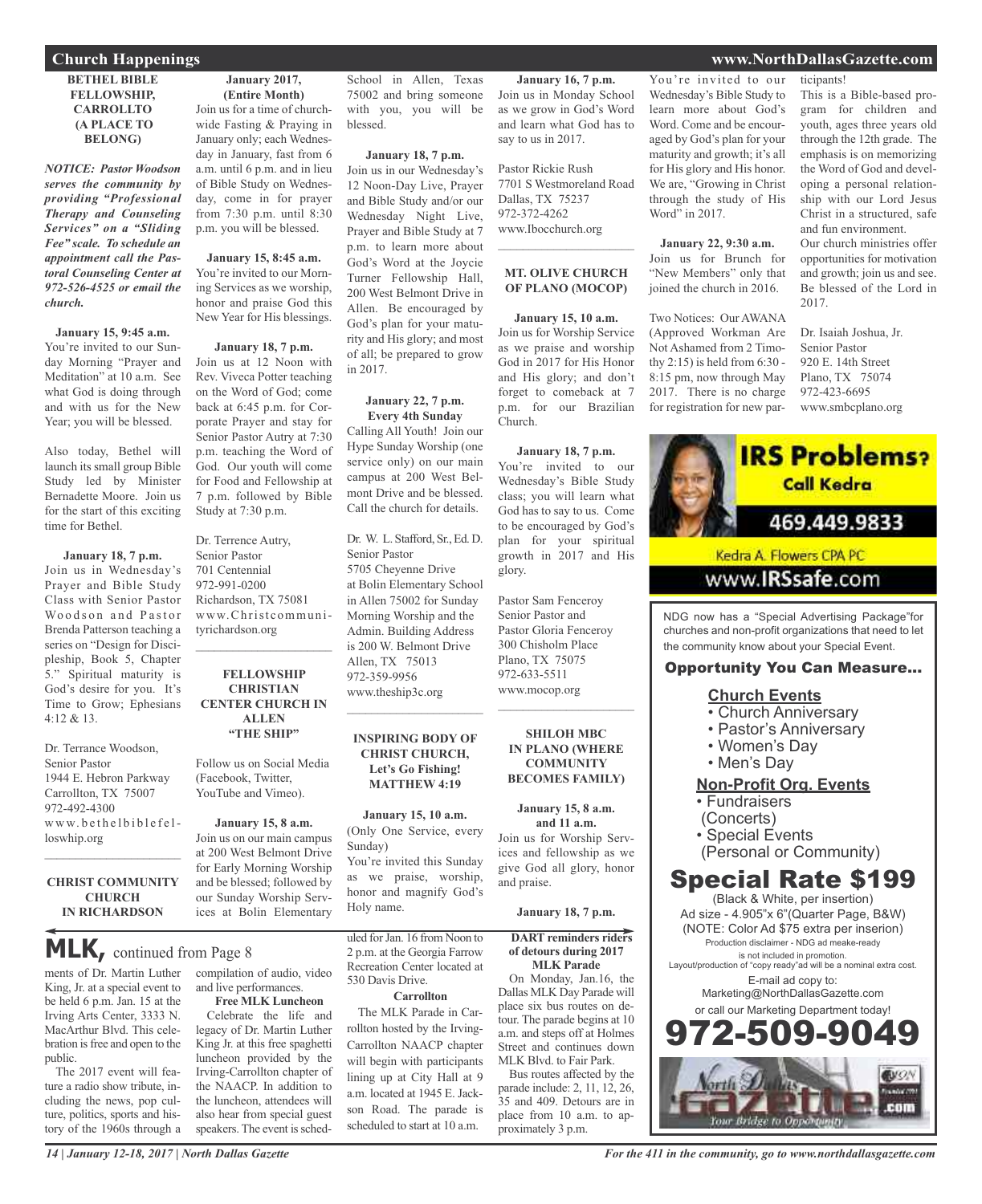# **Happy Birthday Dr. King! (Jan. 15, 1929 – April 4, 1968)**



*Send email to: businessoffice@ northdallasgazette.com to sign up for Sister Tarpley's weekly electronic newsletter.*

It has been said that it is not when a man was born or when he died, that makes the difference in his life and his legacy; it is the dash or space between his birth and his death.

A son, brother, husband, father, uncle, a humanitarian, civil rights leader, author, teacher, preacher and a pastor – Dr. Martin Luther King, Jr. was all of these and more.

Plainly put, Dr. King proudly changed the consciousness and character of America.

With his urgent messages of non-violence and justice for all Americans, Dr. King reached more people than any other Black leader in history, at the time.

Dr. King was a Baptist minister and social activist, who led the Civil Rights Movement in the United

ww.theship3c.org

Early Morning Service

00 W. Belmont Drive

Alice TX 75013

 $0.004m$ 

Tv.Wit. Nam

until his death by assassination in 1968.

Among many efforts, Dr. King headed the Southern Christian Leadership Conference (SCLC.) Through his activism, he played a pivotal role in ending the legal segregation of Black citizens in the South and other areas of the nation, as well as the creation of the Civil Rights Act of 1964 and the Voting Rights Act of 1965.

He became the youngest recipient of the world famous and coveted Nobel Peace Prize in 1964, among several other major honors.

Dr. King was assassinated in April 1968, and continues to be remembered as one of the most lauded Black leaders in history, often referenced by his 1963 famous speech, "I Have a Dream."

Without a doubt, "I Have a Dream" was Dr. King's most famous and beloved speech; it was delivered to more than 200,000 people at the "March on Washington" at the Lincoln Memorial.

In the summer of 1963, the nation was seething with racial tension and frequent

972.359.9956

Sunday Morning Worship

**Novy Demectors** 

1450 Ethnologies Drug-

Allen, 1X 75002

North Dallas Gazette takes a moment to reflect on the past with **Historical Perspectives from Sister Tarpley** Hear what it was like growing up in <sup>a</sup> very different Dallas when Booker T. Washington was <sup>a</sup> black school. Sister Tarpley graduated frm there and went on to college and later became <sup>a</sup> city councilmember in Carrollton.

**Look for NDGTV at NorthDallasGazette.com**

Second Keyboardist Needed: Please CaB For Info

DE Fellowship Christian<br>BIB Center Church

200 W. Bernsht Drive . - Allen, TX 75013 A Kingdom Building Church

Wadnasday Night Live

**DO W. Retroem Days** 

Allen, TX 75013

States from the mid-1950s riots were tearing apart communities. In the midst of this crisis, Dr. King conveyed his vision in a very powerful language that the world has not forgotten and probably never will forget.

Mrs. Coretta Scott King, Dr. King's wife, recalled, "At that moment it seemed as if the Kingdom of God appeared; but it only lasted for a moment."

Dr. Martin Luther King, Jr.

was assassinated on the balcony of the Lorraine Motel in Memphis, Tennessee. He was only 39 years old.

**Some Timely Quotes of Dr. King:** "A nation or civilization that continues to produce soft-minded men purchases its own spiritual death on an installment plan."

"Darkness cannot drive out darkness; only light can do that. Hate cannot drive out hate; only love can do that."



### **MT. OLIVE CHURCH OF PLANO** 300 Chishoim Pl. Plano, TX 75075 972-633-5511 Answers you need, Hope for today is waiting for you... · Sunday School for all ages 8:30 am · Sunday Morning Prayer  $9.30$  am · Sunday Service  $10:00$  am · Wednesday Night Service 7:00 pm Pastor Sam Fenceroy **RATIVE** Gloria Fenceroy www.mocop.org Radio Programs "Vision & Truth Live" "Truth Made Simple" Jisten to Pastor San Call Pastor Sam ry Sun. 9:00pm-10:00pm<br>RD 193.7 FM THE WORD Mor. Fri. 5:25pm. 5:30pm<br>коон 1040 AM

"We will have to repent in this generation not merely for the hateful words and actions of the bad people but for the appalling silence of the good people."

Faith is taking the first step, even when you don't see the whole staircase."

"Let us rise up tonight with a greater readiness.

Hatred paralyzes life; love releases it. Hatred confuses life; love harmonizes it. Hatred darkens life; love illuminates it.

If a man is called to be a street sweeper, he should sweep streets even as Michelangelo painted, or Beethoven composed music, or Shakespeare wrote poetry. He should sweep streets so well that all the hosts of heaven and earth will pause to say, here lived a great street sweeper who did his job well.

Let us stand with a greater determination. And let us move on in these powerful days, these days of challenge, to make America what it ought to be. We have an opportunity to make America a better nation."

**Something to Ponder:** Four Things You Can't Take Back: 1) A rock, after it's thrown. 2) The word, after it's said. 3) The occasion, after the loss. 4) The time, after it's gone.







Islah Joshua, Jr. *Tustov* 

SMBC: A church Focused on Excellence while Teaching the Word. Preaching the Gospel, Reaching the World

Worship Times: 8 and 11 a.m. Sunday School: 9:45 a.m. Mid-week: Wednesday at 7:00 p.m. Youth Church: Every 3rd, 4th, and 5th Sunday at 10:45 a.m. AWANA: Wednesday at 6:30 p.m. Contact Information: 972-423-6695 www.smbcplano.org

*For the 411 in the community, go to www.northdallasgazette.com*